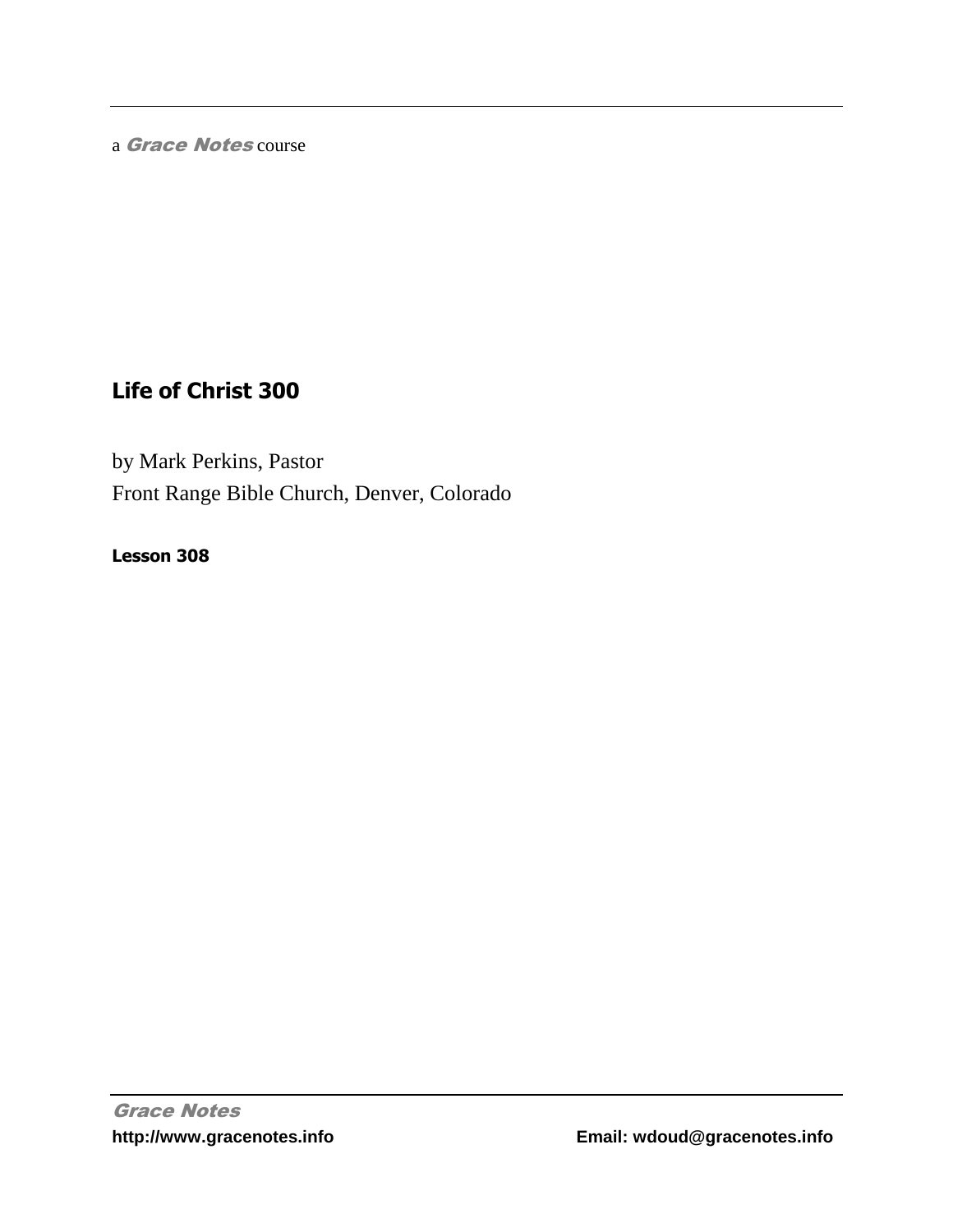## **Life of Christ 308**

## **Contents**

|--|--|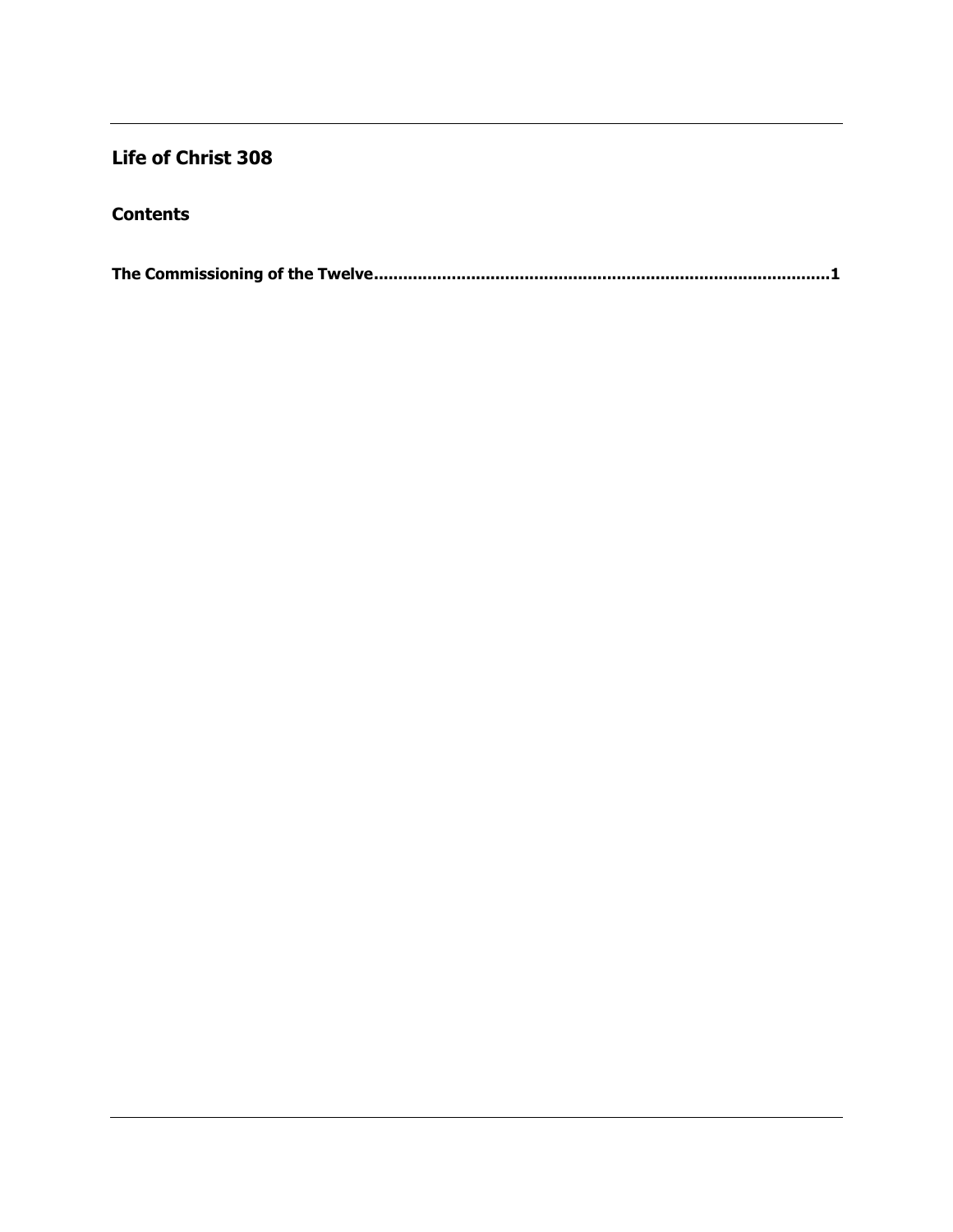## <span id="page-2-0"></span>**The Commissioning of the Twelve**

Matthew 10:1-42

Mark 6:7-11

Luke 9:1-5

Outline.

The Disciples and Their Mission.

The summons, the organization, the empowerment, and the purpose. "And after calling together His twelve disciples He began to send them out two by two and He gave to them power and authority over unclean spirits so as to cast them out and to heal every disease and every malady. And He sent them to preach the Kingdom of God and heal the weak."

The personnel. "Now the names of the twelve apostles are these: first Simon the one named Peter and Andrew his brother, and James the son of Zebedee and John his brother, Philip and Bartholomew, Thomas and Matthew the taxcollector, James the son of Alphaeus and Thaddeus, Simon the Cananean and Judas the Iscariot who also betrayed Him."

The Personal Instructions for the Mission.

Instructions for the way.

The objective people of the mission. "Jesus sent the twelve out after He gave them personal instruction, saying, 'Do not go out into the way of the Gentiles and do not go into the city of the Samaritans; but go rather to the lost sheep of the house of Israel. "

The content of the message. "And as you are going, preach, saying, 'Near is the Kingdom of Heaven."

The empowerment of the message. "Heal the weak, raise the dead, cleanse the lepers, cast out demons; freely you received, give freely."

The demand of grace on the recipients of the message. "Do not acquire gold nor silver nor copper for your money belts, nor a bag for the way nor two coats nor sandals nor an [extra] staff, for worthy is the worker of his wages."

The general procedure in the villages. "And into whichever ever city or village you enter, find out

who in it is worthy, and remain there until you depart. And while entering the house, greet it. And if indeed the house is worthy, let your peace come upon it, but if it is not worthy, let your peace return to you. And whoever does not receive you nor listen to your words, while exiting the house or that city shake the dust out of your feet as a testimony against them. Truly I say to you, it will be better for the land of Sodom and Gomorrah in the day of judgment than for that city."

The Hazards of the Mission, and their Remedies.

The hazard of the disciples' naivete'. "Behold I send you out as sheep in the midst of wolves; therefore become intelligent as the serpents and innocent as doves. And pay close attention to men; For they will betray you to the courts and they will scourge you in their synagogues."

The weakness of the disciples' words. "And you will be led before governors and even kings for My sake to testify to them and to the Gentiles. But whenever they give you over, do not care how or what you might speak; For it will be given to you in that hour what you might speak; for you are not the ones speaking but the Spirit of your Father Who speaks in you."

The hazard of betrayal from within the family. "And a brother will betray a brother unto death and a father a child, and children will rise up against parents and kill them. And you will be hated by all because of My name; but the one who remains until the end, this one will be saved."

Divine guidance through persecution. "And whenever they persecute you in this city, flee into the next; for truly I say to you, you will not complete the cities of Israel until the Son of man comes."

Preparation for persecution. "A disciple is not above his teacher, nor is a slave above his master. It is enough for the disciple that he become like his teacher and the slave like his master. If they have called the ruler of the house Beelzebub, how much worse they will call the household members!"

Words of encouragement and assurance of vindication.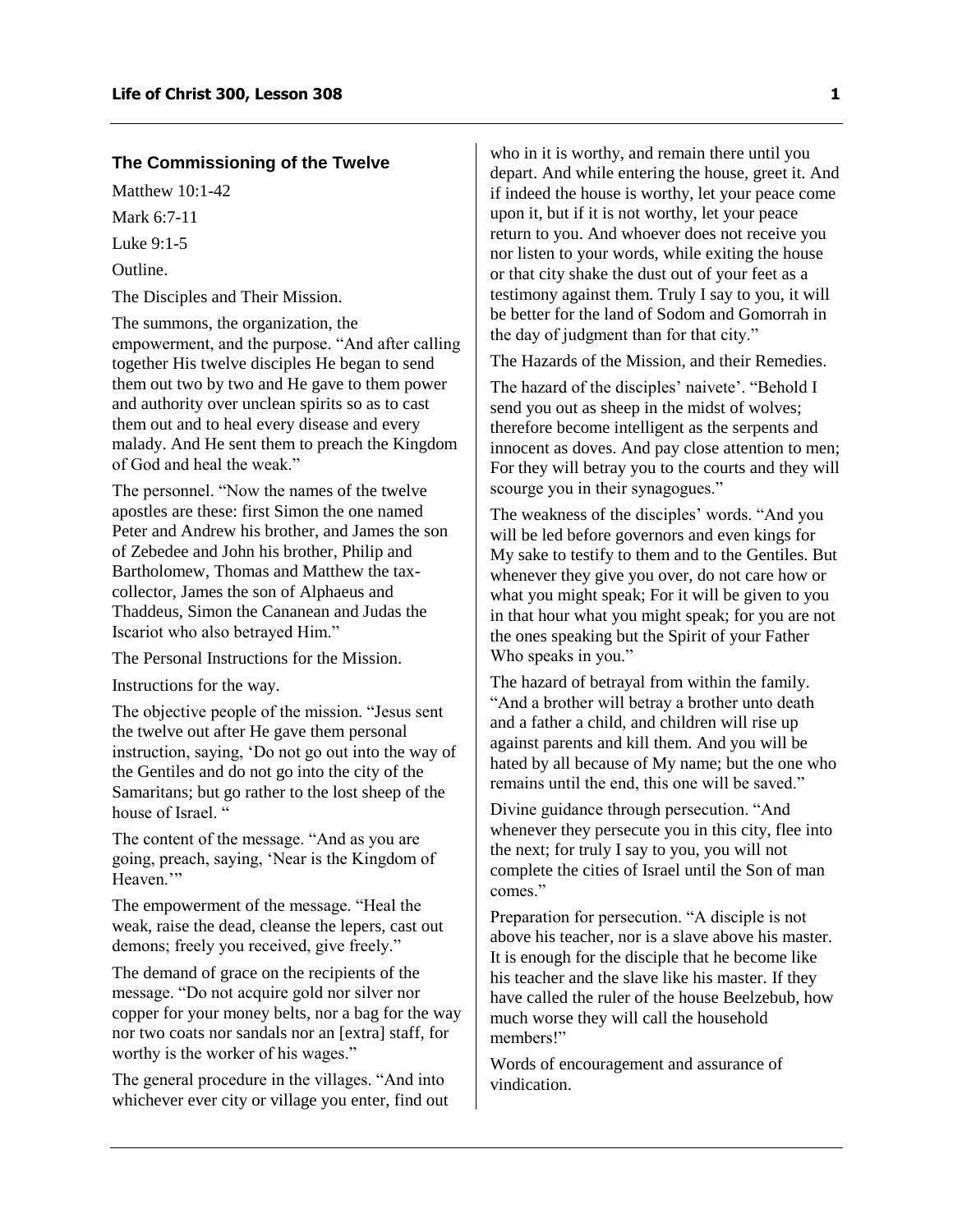The assurance of eternal vindication. "Therefore do not fear them; for there is nothing having been concealed that will not be revealed and hidden which will not be made known.

The encouragement toward forthrightness. "What I say to you in the dark you say in the light, and what you hear [whispered] in the ear, you preach upon the housetops."

The distinctions regarding temporal and eternal loss. "And do not fear from the ones who kill the body, but who does not have the power to kill the soul; but fear rather the one who has power to kill both the soul and the body in Gehenna. Aren't two sparrows sold for a cent? Yet one of them does not fall upon the ground apart from your Father. And indeed every hair of your head is numbered. Therefore do not fear; you yourselves are much different from sparrows."

The reassurance of eternal vindication. "Therefore everyone who confesses in me before men, I will confess also in them before My Father Who is in heaven: And whoever denies Me before men. I will also deny him before My Father Who is in heaven."

The divisive nature of the Kingdom of God. "Do not think that I came to cast peace upon the earth; I did not come to cast peace but a sword. For I came to set a man against his father, and daughter against her mother, and a daughter-in-law against her mother-in-law, and a man's enemies are his household-members."

The results of the priorities according to the divisions. "The one who love his father or mother more than Me is not worthy of Me, and the one who loves a son or daughter more than Me is not worthy of Me; and who does not take his cross and follow after Me, he is not worthy of Me. The one who find his soul destroys it, and the one who destroys his soul in my behalf finds it."

The reward of the faithful. "The one who receives you receives Me, and the one who receives Me receives the one who sent Me. The one who receives a prophet in the name of a prophet will receive the profit of a prophet, and the one who receives a righteous man in the name of a righteous man will receive the reward of a

righteous man. And whoever in the name of a disciple gives to one of these little ones even a cup of cold water, truly I say to you, he will certainly not lose his reward!"

II. Exposition.

The Disciples and Their Mission.

The summons, the organization, the empowerment, and the purpose. "And after calling together His twelve disciples He began to send them out two by two and He gave to them power and authority over unclean spirits so as to cast them out and to heal every disease and every malady. And He sent them to preach the Kingdom of God and heal the weak."

As you may recall, Christ and the twelve are embarked on a circuit of the towns of Galilee. At one of the stops along the way, He summons them together, which is portrayed by the verb PROSKALEO.

His strategy was to send them out two by two. This detail we gain in Mark's gospel, where it says DUO. When you come back to Matthew's gospel and examine the list of disciples there, you will notice right away that they are listed in pairs.

(1) These are the operational pairs of this new gospel ministry. Christ intended to send them out like a reverse ark, two by two into the world.

(2) This convention of Christ's sets up a system of responsibility and support for each pair. They may rely on one another for many things in the course of their travels, but it would mostly be encouragement to carry out the mission.

Christ equipped each man with power and authority to cast out demons and heal every disease and every malady.

(1) This was the same power which Christ had, and which came ultimately from God the Holy Spirit.

(2) Notice the coupling of power and authority that comes from Luke's gospel. Luke thought it important to reinforce the principle of authority in the wielding of power.

(3) Paul had this to say about authority in Romans 13:1-2: "(1) Let every soul subordinate himself to the ruling authorities. For there is no legitimate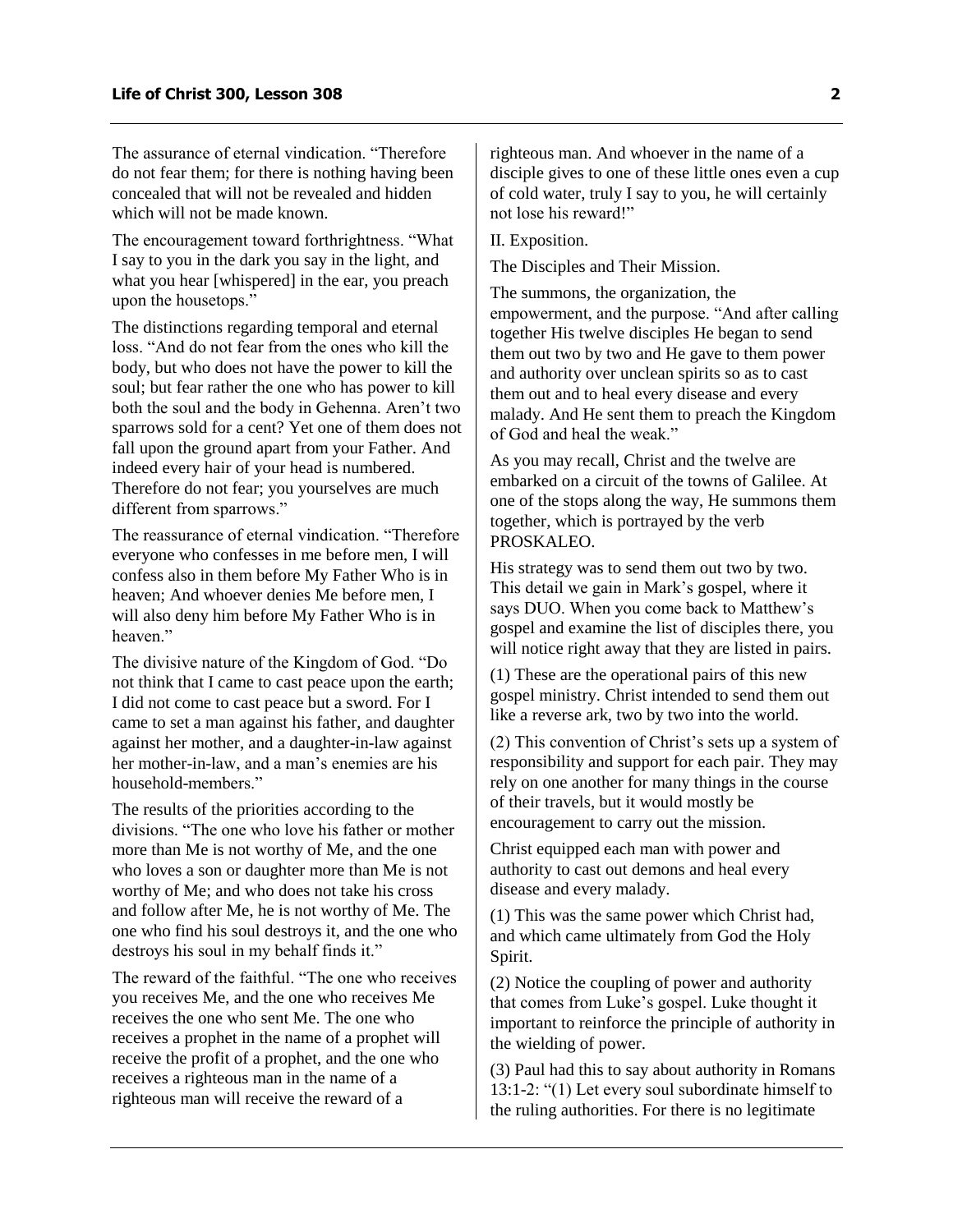authority except through God, and the present authorities have been established through God. (2) Therefore the one who disobeys legitimate authority opposes what God has delegated, and those who oppose will bring judgement on themselves."

(a) EXOUSIA occurs here as 'legitimate authority.' It is a word that denotes individual rights, and the liberty to decide for oneself.

(b) It also describes the ability to exercise power and authority. In this use there is the connotation of skill and even Divine right.

(c) Finally, it indicates legitimate authority, which is given within the framework of the laws of Divine establishment.

(4) This would function just the same as it did in the ministry of Christ - to validate and illustrate.

(a) As validation, these powers would clearly point out that they were from God, and therefore validate their kingdom message.

(b) As illustration, they would point to the purpose of the first advent of the Messiah, which was to heal the great ailment of mankind, total depravity in sin.

And then Luke weighs in again with an important detail - that He sent them out to preach the kingdom and heal the weak.

(1) Now in Luke's gospel, there already exists a mention of the healing ministry, and so it seem a little redundant to mention it again in the very next sentence. But Luke is not the redundant type.

(2) The word for weak is ASTHENEIA, which may have three different meanings, depending on the context.

(a) Physical weakness. Usually this is due to some physical ailment.

(b) Sickness or illness. This is a pretty common use of the word.

(c) The weakness or helplessness of the sinful state, divided into two categories:

· The weakness of total depravity prior to salvation.

· The weakness of being out of fellowship after salvation.

(3) Here ASTHENEIA focuses on total depravity, and so Christ had an evangelistic purpose for this mission to go alongside the kingdom purpose. The ultimate purpose was the kingdom purpose.

The personnel. "Now the names of the twelve apostles are these: first Simon the one named Peter and Andrew his brother, and James the son of Zebedee and John his brother, Philip and Bartholomew, Thomas and Matthew the taxcollector, James the son of Alphaeus and Thaddeus, Simon the Cananean and Judas the Iscariot who also betrayed Him."

See the doctrine of the twelve disciples.

There is not much to say about these pairings other than was is readily apparent from observation.

It is in Matthew's gospel that we would expect to find the most insight on the life of Thomas, because they were ministry partners for this period.

Christ also exercises wisdom in pairing the brothers Peter and Andrew, and James and John. Since they all had been in business together, working together in evangelism would have been natural.

Philip and Bartholomew would also have been an interesting combination, since both these men had Gentile names, and there was a strong possibility at least for Bartholomew to be a Gentile. And now they were missionaries to the wayward Jews. There is more than a little irony in this possibility.

The Personal Instructions for the Mission.

Instructions for the way.

The objective people of the mission. "Jesus sent the twelve out after He gave them personal instruction, saying, 'Do not go out into the way of the Gentiles and do not go into the city of the Samaritans; but go rather to the lost sheep of the house of Israel."

(1) Christ has a fair set of instructions for His disciples; He knows that they are embarked on something new, and it will be a great challenge for them.

(2) For nearly two years they have had the opportunity to observe Christ in action in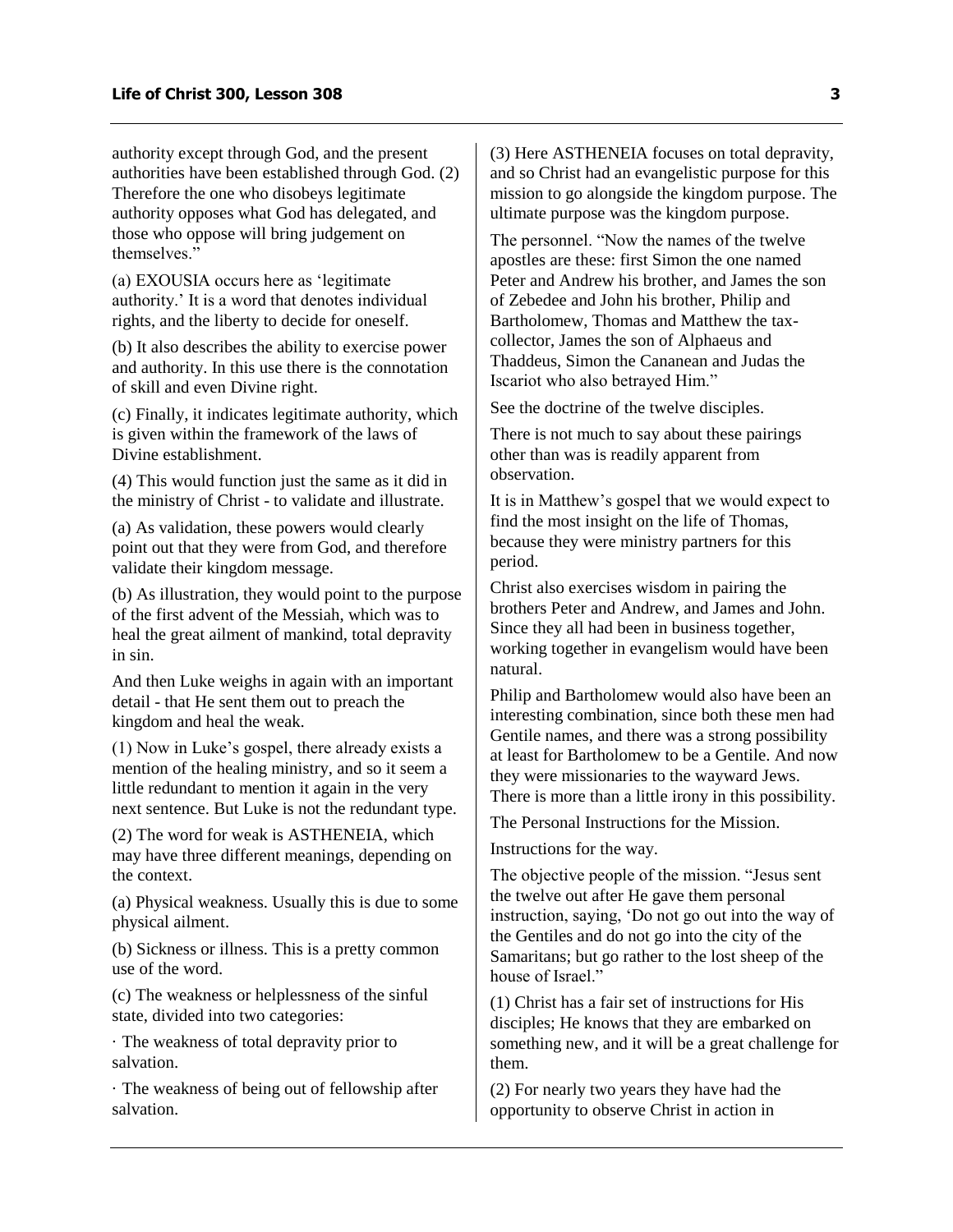everything that they are about to do. They have had the perfect example of a gospel ministry set before them almost every day. There is not one thing in this set of commands that Christ has not lived every day for the past two years.

(3) And now they receive His personal instruction. The verb is PARAGGELLO in the Greek, and it actually draws meaning from the military realm. Literally, it is, 'to send from beside you.' So it has the idea of giving orders and then sending them out to execute those orders.

(4) But here along with those orders is some excellent communication on what to expect. Christ does not simply give orders and expect them to obey in rote fashion.

(5) By communicating clearly Christ gives them flexibility, and more importantly, the courage that they need to fulfill their mission.

(6) There are three racial categories here: the Gentiles, the half-Jewish Samaritans, and the full sons of Abraham, the Jews.

(a) God never makes an issue out of race, and Christ never meant to imply that those other groups were unworthy of the gospel.

(b) If you recall, Christ has already participated in giving the gospel to the Samaritan woman of John chapter four, and He did indeed do the same thing when He healed the Gentile centurion's servant in Matthew 8.

(7) There is no prejudice here whatsoever. But it is Christ's objective to bring the lost sheep of Israel back into the fold. The people have gone astray.

(8) The people of Israel are called the sheep in Psalm 100:3, "Know that the Lord Himself is God; it is He who has made us, and not we ourselves; we are His people and the sheep of His pasture."

(9) The very last verse of the 119th Psalm contains the lost sheep metaphor: "I have gone astray like a lost sheep; seek Your servant, for I do not forget Your commandments."

(10) Jeremiah 23:1-6 is especially compelling, because it is the prophecy of this action: "(1) 'Woe to the shepherds who are destroying and scattering the sheep of My pasture!' declares the Lord. (2) Therefore thus says the Lord God of Israel concerning the shepherds who are tending My people: 'You have scattered My flock and driven them away, and have not attended to them; behold, I am about to attend to you for the evil of your deeds,' declares the Lord. (3) 'Then I Myself will gather the remnant of My flock out of all the countries where I have driven them and bring them back to their pasture, and they will be fruitful and multiply. (4) I will also raise up shepherds over them and they will tend them; and they will not be afraid any longer, nor be terrified, nor will any be missing,' declares the Lord. (5) 'Behold, the days are coming,' declares the Lord, 'When I will raise up for David a righteous Branch; and he will reign as king and act wisely and do justice and righteousness in the land. (6) In His days Judah will be saved, and Israel will dwell securely; and this is His name by which He will be called, 'The Lord our righteousness.'" Jeremiah 50:6-7, 17, 44 say a few of the same things.

(a) God places responsibility squarely on the heads of the shepherds of the land. This is the religious leadership of the time.

(b) Jeremiah was the prophet of the destruction of Judah, the southern kingdom of Israel. He witnessed their final discipline at the hands of Babylon.

(c) Verses five and six look at the Messiah of Israel. He is the one who will bring together the scattered flock and lost sheep of Israel. Here then is more messianic identification by Christ.

(d) There is a spiritual prerequisite for the restoration of Israel; this is what the Jews of Christ's time refused to realize.

(e) The sheep of Christ's time are scattered and lost because of the Pharisees and the Sadducees. Their religious and moral degeneracy has caused the flock, the common people of Israel to go astray.

(f) Christ aims His disciples at the lost sheep of Israel so that they will be gathered once again under His shepherding Messiahship.

(g) This will ultimately occur at the second advent, and careful study of verses three and four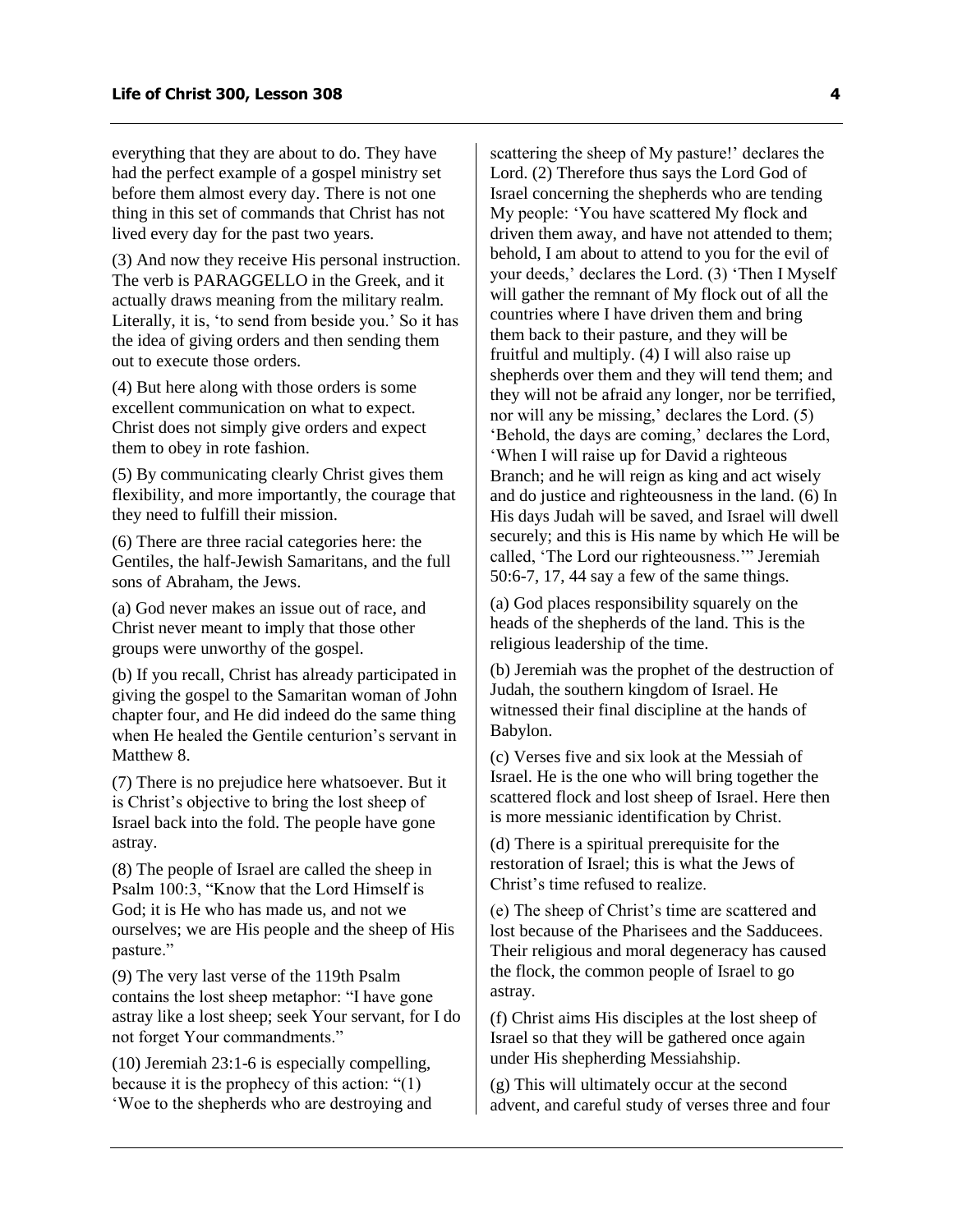will reveal the regathering of Israel as the second advent, and the rule of the shepherds as the millennium.

(h) Currently, God is raising up shepherds in the form of mature church age believers. We will be the undershepherds of Christ's millennial rule. That these undershepherds would be Gentiles was not a decided issue at the time of the prophecy.

(11) Ezekiel chapter thirty-four is a prophecy against the shepherds of Israel, the religious leadership of Israel which had failed their flock. This failed leadership was again and again the reason for the lost sheep.

(12) There is an echo here from Isaiah 53:6, "All of us like sheep have gone astray, each of us has turned to his own way; but the Lord has caused the iniquity of us all to fall on Him."

(13) Zechariah 10:2-4 is very much like the Jeremiah 23 passage: "(2) For the teraphim speak iniquity, and the diviners see lying visions and tell false dreams; they comfort in vain. Therefore the people wander like seep, they are afflicted, because there is no shepherd. (3) My anger is kindled against the shepherds, and I will punish the male goats; for the Lord the hosts has visited His flock, the house of Judah, and will make them like His majestic horse in battle. (4) From them will come the cornerstone, from them the tent peg, from them the bow of battle, from them every ruler, all of them together."

The content of the message. "And as you are going, preach, saying, 'Near is the Kingdom of Heaven."

(1) This is a truly honest statement, because there is the potential of having the two advents of Christ separated only by about seven years. The tribulation and second advents are still an option for God because the volition of Israel has not completely rejected Christ.

(2) So the kingdom of heaven is truly near in a chronological sense to the nation of Israel. Israel has a real opportunity to live in the kingdom during their lifetimes.

(3) In a secondary sense the kingdom is near even today. It is near for all individuals because of the

imminence of death, and because of the imminence of the rapture.

(4) And Matthew wanted his Jewish readers to understand this with clarity. He employs the adverb of time EGGIKEN to do so.

(5) This has a remarkable similarity to a more famous passage in the 28th chapter of Matthew. It is worth placing here. Matthew 28:18-20: "All authority was given to me in heaven and on earth. Therefore after going instruct all the Gentiles, baptizing them into the name of the Father and the Son and the Holy Spirit, teaching them to keep all which I commanded you. And behold I myself am with you all the days until the conclusion of the age [dispensation]."

(a) This passage contains one command - that the disciples should disciple all the Gentiles. The Greek word MATHETEUSATE (disciple) is the only one in the true imperative mood in the passage. This verb means to instruct, or teach someone.

(b) This command is directed to Christ's disciples alone, but it extends well to every church age believer.

(c) The command to instruct is based on the authority of Christ. All authority was given to Him in heaven and on earth. The passive voice of DIDOMI indicates that Christ did not act on his own divine authority, but took that which was given to him by the father.

(d) This was the authority to offer the millennial kingdom to the Jews. Now this authority is transferred to the Gentiles. So the realm of authority is knowledge and instruction. It is important to note that the disciples were not given the authority to bring in the kingdom by themselves. The beginning of the kingdom is not dependent on human agency.

(e) The command to instruct has a certain quality of lifestyle. The aorist participle POREUTHENTES shows that this action precedes the command to instruct. It is similar but not identical to our passage in Matthew 10.

(f) There is no command to go. It is assumed that these disciples will go out into the world. With regard to geography, God leads and you end up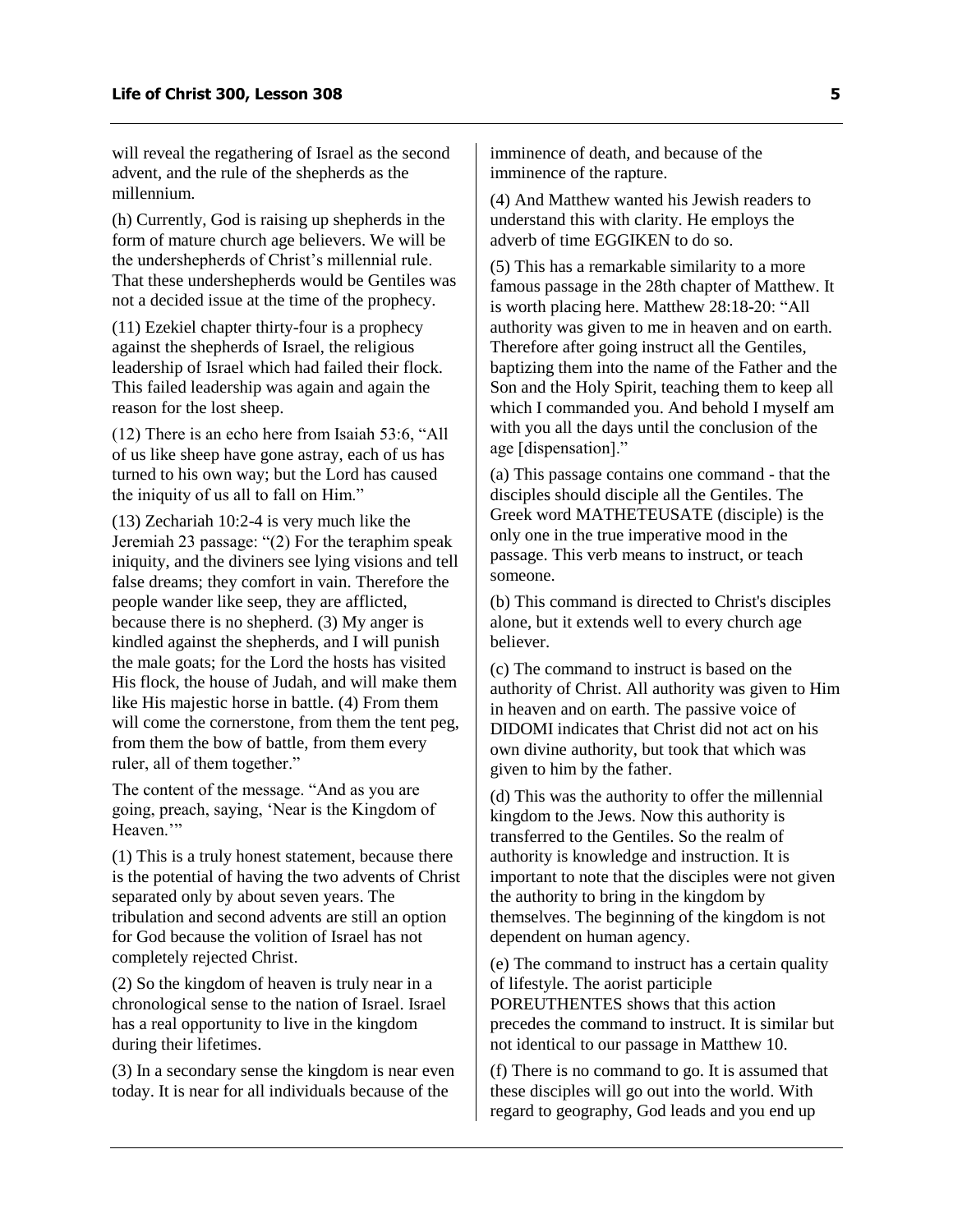there. With regard to methodology, God commands.

(g) The command to instruct is more fully explained by two present participles. The action of a present participle occurs at the same time as the main verb of the sentence. No matter what else you understand from the two participles, understand that they are simply giving a full explanation of the way in which the instruction is to take place.

· The first participle is BAPTIZONTES, which is from BAPTIZO 'really baptize'.

- This is not the literal water baptism, but a 'change by immersion,' which is closer to the original meaning of the word. The change is inward, and it has to do with character.

- The phrase 'into the name of the Father and the Son and the Holy Spirit' describes the kind of change that is to take place.

- The Greek word ONOMA is our English name. In the ancient way of thinking, a 'name' represented the true nature of its bearer. It was not just a label or designation without meaning, used to separate one from all others.

- In the Hebrew way of thinking a person's name revealed his character, personality, and even destiny.

- The preposition EIS denotes change. Usually it shows movement from one place to another, but here it reveals movement from human, worldly character to the divine.

- The change in the believer is brought about by immersion into the divine character. This can only take place by faith perception - the MATHETEUO command already mentioned.

· The second participle is DIDASKONTES, which means to teach with authority. This more properly describes both the MATHETEUO and the BAPTIZONTES. These two participles are not separate commands, but explanations of one command. They both depend on that command.

(h) The first part of the explanation tells us that the discipleship is to be a change by immersion into the divine character. The second part tells us how that immersion is to take place - teaching with authority.

(i) The Gentiles are to be taught to keep all that Christ had commanded the disciples. They are to be taught how to be obedient to the commands of Christ.

(j) Note that teaching precedes obedience. You cannot be obedient without the truth. Obedience cannot logically precede faith perception, because faith perception is the prerequisite for any obedience.

(k) Christ then gives a final word of encouragement. "and behold I myself am with you all the days until the conclusion of the age."

The empowerment of the message. "Heal the weak, raise the dead, cleanse the lepers, cast out demons; freely you received, give freely."

(1) So along with the power and authority comes a command to use it.

(2) Key to this command is the rationale - grace overflows. If you received freely, that is, if you had grace orientation as the recipient of grace, then there is a compulsion to give as freely as you have given.

(3) There is a little insight to be gained by observing the Greek adverb which is translated 'freely' here. It is DOREAN, which comes from the noun 'gift.'

(4) A gift is something that you give free charge, no strings attached.

(5) Christ has invested the disciples with great power; spectacular power. They could easily convert this into many forms of personal advantage: money-making, womanizing, political advantage - you name it.

(6) But no price is ever to be attached to the gospel; no price in any way.

(7) There are many applications in the modern world, even after the temporary spiritual gifts have ceased.

(a) Any kind of church ministry cannot charge money in exchange for anything that includes the gospel or is associated with their ministry.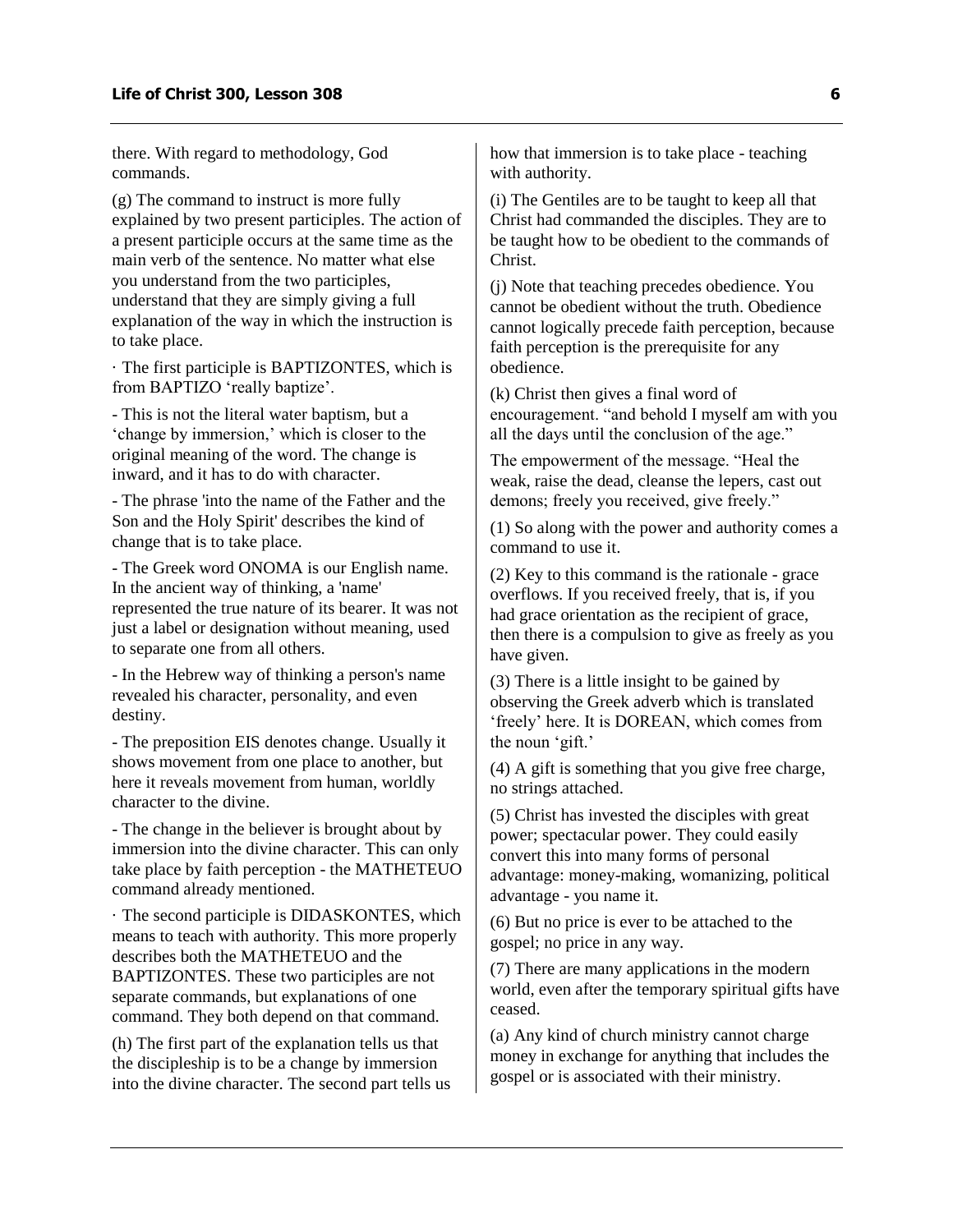(b) Christian music is especially criminal today; any concert or musical media that places a price on its product is wrong! It is anti-grace to set a price on what God has freely given.

(c) I am quite sure that our Lord would consider today's Christian music industry one with the moneychangers of the temple. He would clear them out! Every one of them is going to be accountable to the judgment seat of Christ for their mixture of the gospel with money.

(d) Music is a very powerful medium for the gospel, and its power is not too far distant from the power of the temporary spiritual gifts.

(e) In similar fashion, the permanent spiritual gifts of pastor-teacher and evangelism carry with them power and authority, and can be used to personal advantage in every category. And yet no exchange is to be associate with them.

(8) Acts chapter eight records Peter's response to a solicitation to exchange money for the power of the Holy Spirit. Acts 8:9-24 has the record, "(9) Now there was a man named Simon, who formerly was practicing magic in the city and astonishing the people of Samaria, claiming to be someone great; (10) and they all, from smallest to greatest, were giving attention to him, saying, 'This man is what is called the Great Power of God.' (11) And they were giving him attention because he had for a long time astonished them with his magic arts. (12) But when they believed Philip preaching the good news about the kingdom of God and the name of Jesus Christ, they were being baptized, men and women alike. (13) Even Simon himself believed; and after being baptized, he continued on with Philip, and as he observed signs and great miracles taking place, he was constantly amazed. (14) Now when the apostles in Jerusalem heard that Samaria had received the word of God, they sent them Peter and John, (15) who came down and prayed for them that they might receive the Holy Spirit. (16) For He had not yet fallen upon any of them; they had simply been baptized in the name of the Lord Jesus. (17) Then they began laying their hands on them, and they were receiving the Holy Spirit. (18) Now when Simon saw that the Spirit was bestowed through the laying on of the apostles' hands, he offered them

money, (19) saying, 'Give this authority to me as well, so that everyone on whom I lay my hands may receive the Holy Spirit.' (20) But Peter said to him, 'May your silver perish with you, because you thought you could obtain the gift of God with money! (21) You have no part or portion in this matter, for you heart is not right before God. (22) Therefore repent of this wickedness of yours, and pray the Lord that, if possible, the intention of your heart may be forgiven you. (23) For I see that you are in the gall of bitterness and in the bondage of iniquity.' (24) But Simon answered and said, 'Pray to the Lord for me yourselves, so that nothing of what you have said may come upon me."

(a) It is apparent that Simon the Magician had the lust pattern of approbation. As an unbeliever, he wanted to be known as someone great; but he was a charlatan - his magic was not real.

(b) Then one day Christian men give the gospel to his audience, and they believe. Magicians are skeptics, and they are experts on what is truth and what is a lie. That Simon the Magician believes in Jesus Christ is one of the greatest testimonies in the New Testament. After living a lie all his life, Simon sees his crowds follow the gospel, and he knows the real deal. He has an honest moment, and is saved forever.

(c) And then something even greater happens, the Holy Spirit comes upon them, and Simon the skeptical magician sees something truly supernatural for the first time in his life. And he responds in an entirely cosmic manner - he wants the approbation that will go with this kind of power.

(d) He does not really want money. That was not his area of weakness.

(e) So he offers money for the power of the Spirit, and here is where Peter steps in with strong words and complete integrity. He will not allow this trespass on God's power. That power does not exist to further man's ambition, and it is not ever for sale.

(f) Those who desire to further God's kingdom with pure motives never have to buy the power,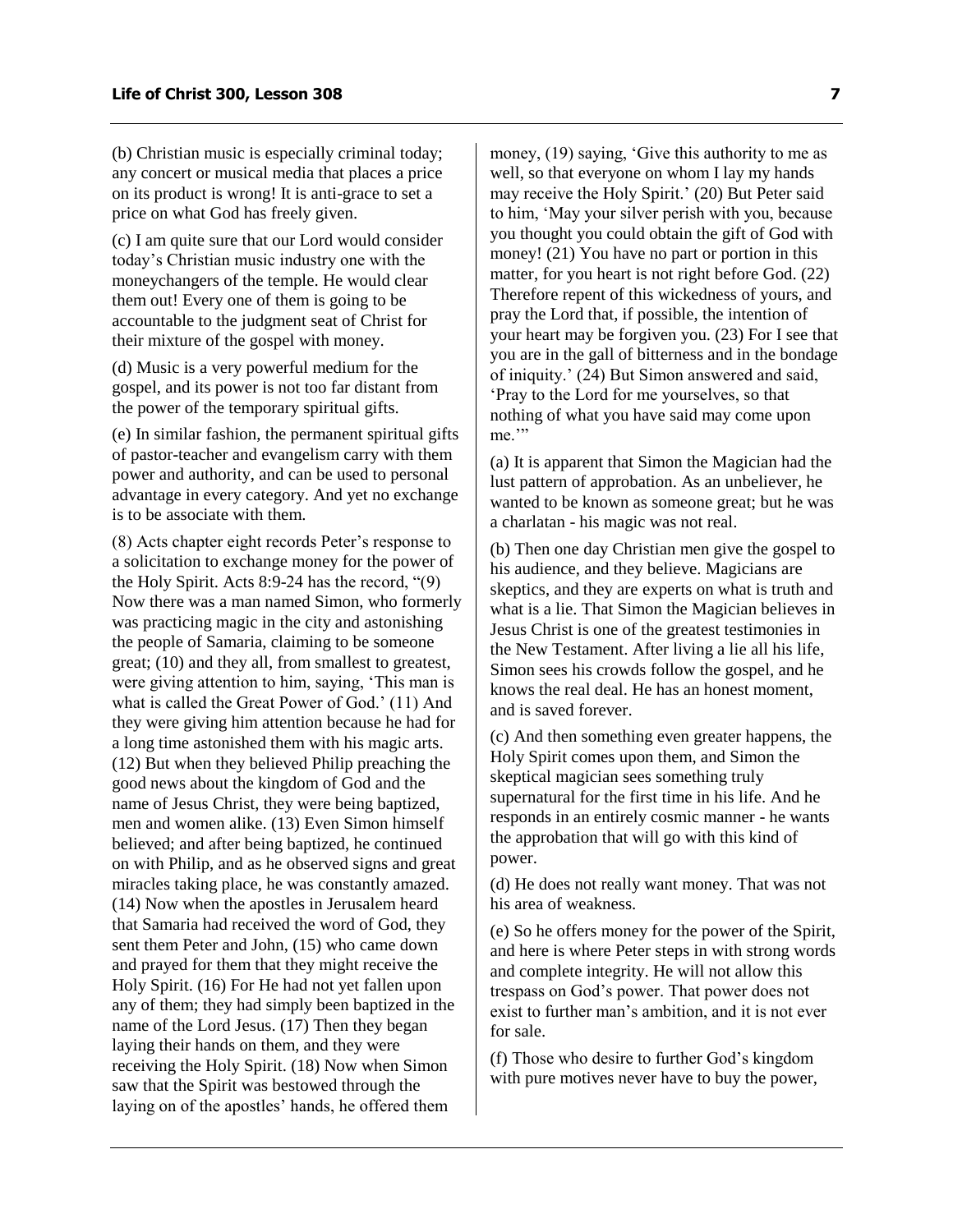and those who have the information to do so never want to sell it.

(g) Only a man who was apart from grace orientation would want to buy what was freely given.

(9) John 2:13-16 reinforces this idea. The incident of the cleansing of the temple occurred at the very beginning of Christ's ministry.

(a) Verse 13, "And the Passover of the Jews was near, and Jesus went up into Jerusalem"

· The Passover had to be a rather poignant time for Christ. On His mind would rest the burden of the sins of the world, for He knew that He would have to pay for them in the not too distant future.

· He was expecting to go into the temple and worship God, and remember His role in saving mankind.

(b) Verse 14, "And He found in the temple the ones who were selling oxen and sheep and doves, and the ones who were seated, the money changers."

· The temple had become the very center of an extremely corrupt system. It was the ultimate monopoly, and the evil priests manipulated that monopoly into a money-making machine.

· The Law proscribed that only sacrifices without spot or blemish were worthy for sacrifice in the temple.

· The chief priests manipulated this by making sure that no one had a worthy animal. They sent their inspectors to school for months so that they could identify the defects of any given animal. Actually this just became an excuse for disqualifying the animals brought by the heads of households.

· They also came to charge the people for the inspection of their animals. This evil led many to just give up and buy the animals that the temple provided, without even trying to bring their own.

· This was wrong, wrong, wrong. The whole point of the sacrifice was that it would come from the family; that the man would know the animal personally; that he would see the cost of sin, and greatness of God's sacrifice in sending His own Son.

· Of course the prices on these animals was greatly inflated, and the chiefs priests made a great profit from them.

· Furthermore, the chief priests and officials made it so that the animals could only be bought with the official temple currency, and the exchange rates were quite exorbitant. Thus, the moneychangers.

· With the clinking of coins and the mutter of exchange and the baa-ahing of sheep and the cooing of pigeons and the mooing of cattle you could hardly hear yourself think in the house of worship. There was record of more than three thousand head of sheep in the temple at one time. What cacophony! What corruption!

· So, Christ walks into His Father's house, the house designed for learning about His sacrifice, and He finds the worst kind of corruption. What follows is not an act of anger, but justice.

(c) Verse 15, "And He made a scourge from ropes and He cast all of them out from the temple and the sheep and the oxen, and He poured out the coins of the money-changers and He overturned the tables."

· Physical wreckage is much preferred over spiritual corruption.

· There were a bunch of money-changers, and only one Christ, but they did not attempt to stop Him.

· Was Christ an imposing figure, or were they so shocked by this action that they did not respond?

· The scourge of ropes could have been a fearful weapon, when wielded by one with skill. How did our peaceful Lord acquire such experience?

· Christ had been a carpenter by trade. It is likely that He had great strength in His hands and arms, because the profession was even more rigorous then than it is now.

· John rather humorously adds the driving out of the sheep and oxen; he makes a funny because you already expected them to be driven out. Christ drives out the wimpy bankers and money-changers and inspectors, and even the oxen and sheep. He drives them like the stupid cattle they are.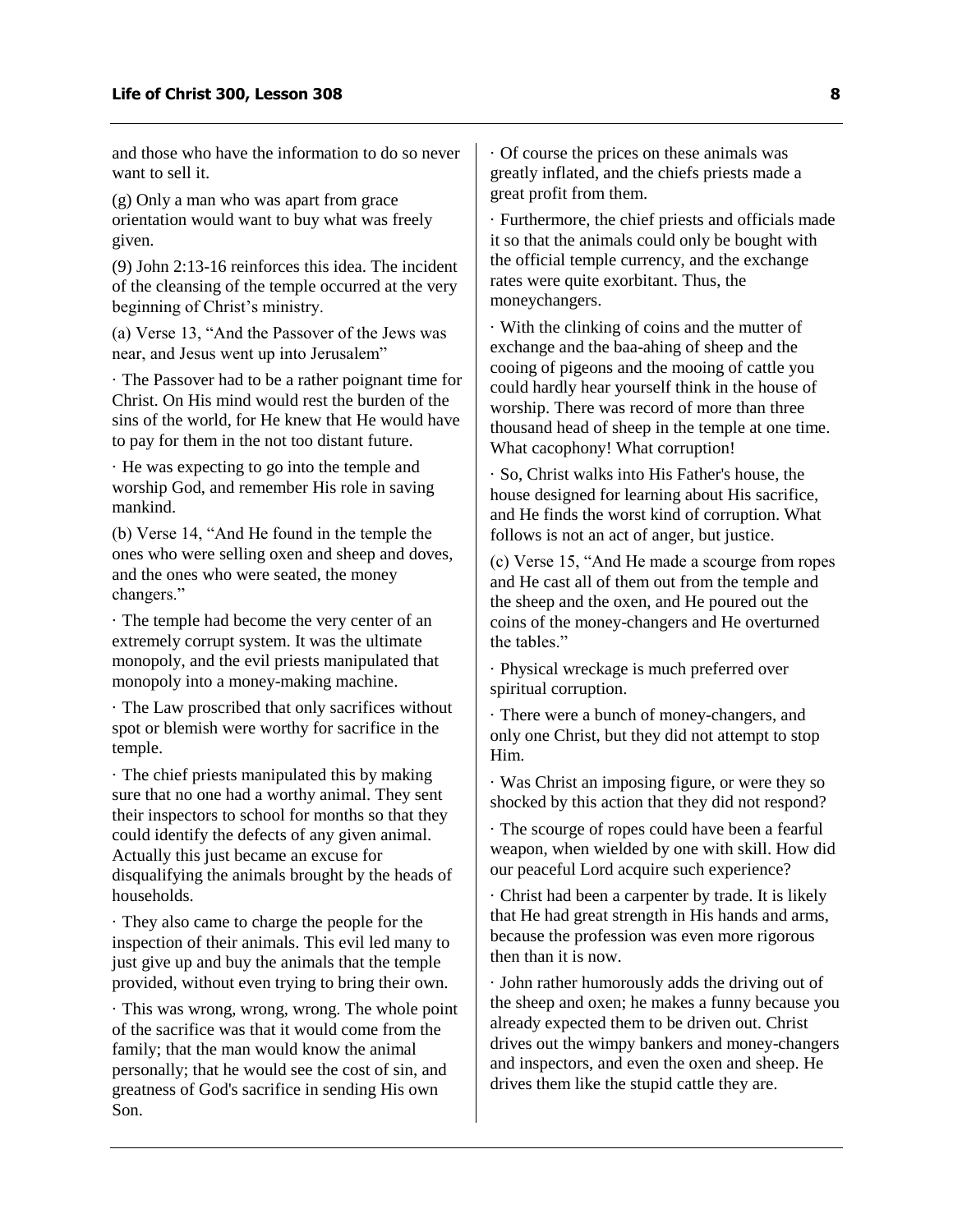· By pouring out the coins and overturning the tables, Christ made it impossible for them to determine whose money belonged to whom. He effectively destroyed their profits.

(d) Verse 16, "And to those who were selling doves, He said, 'Remove these things from here [in any direction], do not make the house of My Father a house of merchandise.'"

(e) This decisive action of Christ's demonstrates His total belief in the grace system. It is clear that the Pharisees were attempting to take advantage of the people in order to make a profit.

(f) Christ considers this heinous enough to take violent action against. Even when the people of Nazareth or the Pharisees come against Him to kill Him, Christ does not react in violence. But here He does.

The demand of grace on the recipients of the message. "Do not acquire gold nor silver nor copper for your money belts, nor a bag for the way nor two coats nor sandals nor an [extra] staff, for worthy is the worker of his food."

(1) Now here is the other half of the equation. The gospel worker is not to allow the villages to take advantage of him. He is to take only what is absolutely necessary for the journey, and nothing else.

(2) The idea is that God will motivate logistics through grace-oriented believers, so that they have enough to live.

(3) This is apparently a proverb of the day that Christ employs for the benefit of His disciples.

(4) The key phrase is AXIOS HO ERGATES TES TROPHES AUTOU.

(a) The ERGATES was the agricultural laborer of the day. It was acceptable for the agricultural worker to eat from the plants which he harvested, and to provide food logistics for his family in this manner.

(b) TROPHES is food, the logistical supply of the worker. It is worth it for the land owner to allow this to occur, because he benefits from the work of the harvester.

(c) So the worker is AXIOS, 'worthy' of his food.

(5) In the same way the gospel worker is worth his logistics. The people of the towns and villages of Galilee will so benefit from the ministry of the disciples that they will gladly supply simple logistics.

(6) There is one issue of harmony that needs to be resolved. Matthew and Luke both have Christ telling the disciples that they should not even acquire a walking staff for their journey, while Mark says the staff is the only exception.

(a) There is no linguistic resolution to this problem. The gospel of Mark is very clear in its language regarding the staff exception.

(b) But Christ gave directions on more than one occasion, and in Mark's case, Christ decided it would be better at the time to take a single staff. On another occasion, He told them to take no staff at all.

(c) Another possible solution comes through two figures of speech, the hyperbole and the epanorthosis.

· With the hyperbole, Christ tells His disciples they are to take nothing at all save the clothes on their back. He goes to an extreme by saying 'not even a staff.'

· Then for the sake of clarity He goes with the correction, or epanorthosis. Mark's gospel is the correction: a single staff.

The general procedure in the villages. "And into whichever ever city or village you enter, find out who in it is worthy, and remain there until you depart. And while entering the house, greet it. And if indeed the house is worthy, let your peace come upon it, but if it is not worthy, let your peace return to you. And whoever does not receive you nor listen to your words, while exiting the house or that city shake the dust out of your feet as a testimony against them. Truly I say to you, it will be better for the land of Sodom and Gomorrah in the day of judgment than for that city."

(1) Part one: find kingdom believers, and stay with them.

(a) EXETASATE means to inquire, or examine. The disciples are to go into villages and ask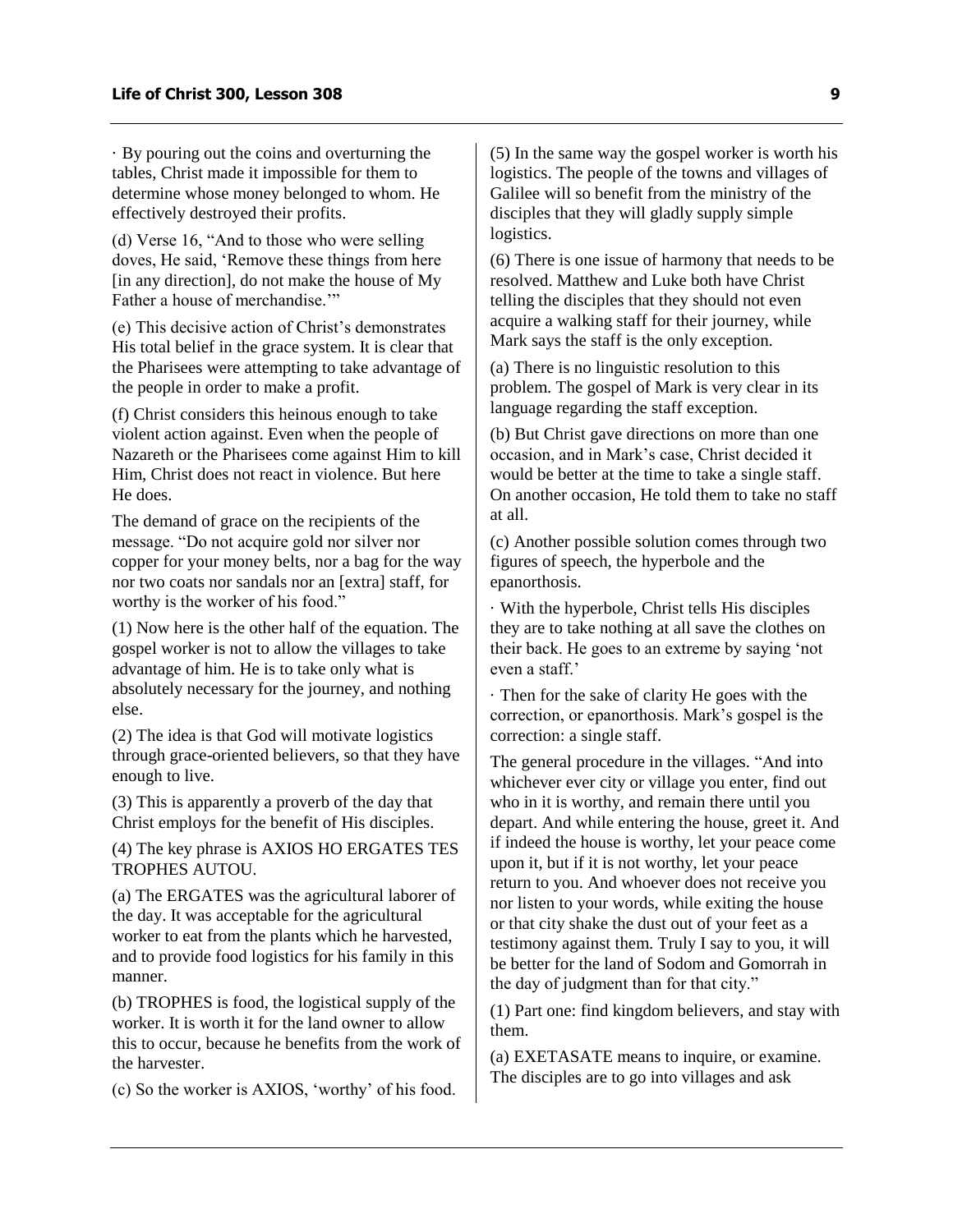around, verbally inquire as to who is AXIOS, worthy.

(b) AXIOS is pretty generic. But Christ does define worthiness in Matthew 10:37-38. "(37) The one who love his father or mother more than Me is not worthy of Me, and the one who loves a son or daughter more than Me is not worthy of Me; (38) and who does not take his cross and follow after Me, he is not worthy of Me."

· So worthiness means that the person has Jesus Christ as his top priority - above family, above everything.

· So we can define these as kingdom believers with momentum of spiritual growth.

(c) And you can see that this is quite wise. The kingdom believers can provide logistical support and spiritual encouragement. They may even become active team members in the evangelistic efforts.

(d) Meetings may be held at their houses; they will be perfect for follow-up on the new believers, supporting them and so on.

(2) Part two: testing procedures.

(a) The disciples are to go into a house, and give a greeting.

(b) Although the substance of the greeting is not specified, it is to be one which enables the owner of the house to identify himself as a kingdom believer.

(c) Any number of greetings may serve. Even just being straightforward and saying, "Hi. Do you believe that Jesus is the Messiah?" would be sufficient.

(d) In any event, there will be either a positive or a negative response.

· With the positive response, the peace of the disciples is to come upon the house.

· In the negative case, the peace is to return to the disciples.

· Whatever this peace may be, it is something that the disciples can give or take back. It is genuinely up to them.

- The imperative of entreaty has Christ giving them a polite command regarding the going and returning of peace. ELTHATO and EPISTRAPHETO are the two imperative mood verbs here.

- Because of the imperative mood, you can see that the disciples have the volitional power to bring this peace.

· Luke 7:50 and 8:48 give clues as to the true nature of this peace. In each case, Christ tells someone He has just healed to go into peace. They are to enter into the inner peace that comes with a good relationship with God.

· The peace is going to be just like what the Greek word SUNANAPAUSOMAI portrays in these verses:

- Romans 15:32, "...so that I may come to you in joy by the will of God and find refreshing rest in your company."

- 1 Corinthians 16:18, "For they have refreshed my spirit and yours. Therefore acknowledge such men."

- 2 Timothy 1:16, "The Lord grant mercy to the house of Onesiphorus, for he often refreshed me and was not ashamed of my chains..."

- Philemon 7, "...because the hearts of the saints have been refreshed through you, brother."

· The peace is the refreshment that the disciples can bring to the hearts of those with whom they stay. They eat meals and talk about Christ and the Kingdom; they sit around at night before bedtime and do the same. They share their enthusiasm as they relate their memories of two years on the road with the Messiah.

· And of course it is a peaceful refreshment to these kingdom believers. It is as close as many of them will get to the Messiah.

(3) Part three: testify against the unworthy.

(a) There is an act that is to symbolize an attitude toward the negative people of Galilee.

(b) If they do not receive or listen to the kingdom ministry then some action is to take place.

(c) The action is either to take place at the doorstep if the house is negative, or at the edge of the village if the village is negative.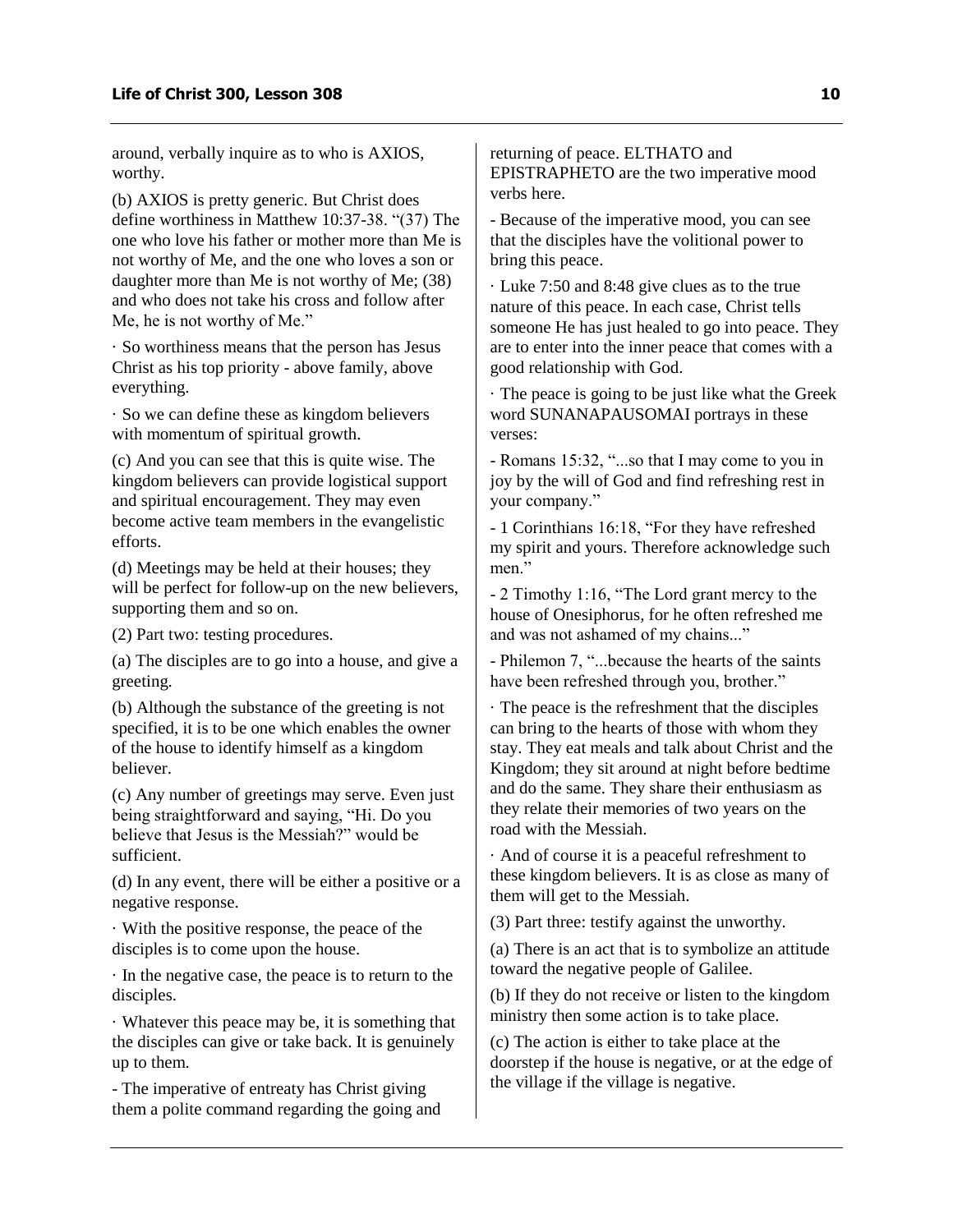(d) They are to shake the dust from their sandals, so that those people understand that the disciples do not want to have the least bit to do with them. They even want to forget the dust that came from that house or village.

(e) There is a completeness to this that is similar to the cremation practice of the Old Testament. Cremation was authorized only to forget a capital felon, and there was no burial, no monument, and no body.

(f) So people who reject the kingdom plan are to be totally forgotten. The disciples are no longer to have anything to do with them at all.

(g) The verb EKTINAXATE is aorist. It portrays a simple action in the past. The simplicity of that is the simplicity of forgetfulness.

(h) But there is more here than a vengeful shaking of dust. The focus on forgetfulness also prevents the holding of grudges.

(i) Because negative people can become ugly, and do ugly things to those who bring them the good news of the gospel.

(j) To be able to forget the abuse of the ungodly has also a purpose in avoiding discouragement. By forgetting completely the people of the last town, there is a new focus on the next. Maybe there will be positive people in the next.

(k) The final comment, "Truly I say to you, it will be better for the land of Sodom and Gomorrah in the day of judgment than for that city." harkens back to a similar saying that Christ put out against the cities of northeastern Galilee, Chorazin and Bethsaida. This occurred in Matthew 11:20-24: "(20) Then He began to denounce the cities in which the most of His miracles appeared, because they did not repent: (21) 'Woe to you, Chorazin, woe to you, Bethsaida; because if in Tyre and Sidon the miracles which occurred appeared among you, they would have long ago repented in sackcloth and ashes. (22) Therefore I say to you, it will be more tolerable for Tyre and for Sidon in the day of judgment than for you. (23) And you Capernaum, You will you be lifted as far as heaven, will you? You will fall down as far as Hades... because if in Sodom there appeared the miracles which appeared in you, it would have

remained until this day. (24) Therefore I say to you that it will be more tolerable for the ground of Sodom in the day of judgment than for you."

(l) Since Sodom and Gomorrah were the extreme worst towns in Old Testament times, it will be terrible for them in the days of judgment. Just thinking of their earthly eradication as a preview for their eternal judgment makes one quiver at the thought.

(m) And it will be worse for the villages that reject Christ.

The Hazards of the Mission, and their Remedies.

The hazard of the disciples' naivete'. "Behold I send you out as sheep in the midst of wolves; therefore become intelligent as the serpents and innocent as doves. And pay close attention to men; For they will betray you to the courts and they will scourge you in their synagogues."

(1) The disciples are sheep, PROBATA. This focuses on their naivete, their ignorance to the ways of the world. Even though they have been with Christ for two years, and they have witnessed how awful people can be to the Christian who is witnessing on behalf of his Savior, Christ has been a buffer, protecting them from the worst.

(2) There are wolves in the world, LUKON. Lycanthrope, the werewolf, has its origins in this world. There are people who are motivated to destroy professing Christians.

(3) There are various expressions of the wolf:

(a) The motivation of the wolf is hatred for God. There can be a million reasons for this in the mind of the wolf, but all are wrong. The wolf is always deluded.

(b) There are those who are simply murderous; they desire to kill Christians like the Neros of the world. These are the ones who lust for power, and live in a lawless atmosphere.

(c) There are those who are slanderous; they love to lie and to destroy the reputations of Christians. This can be done through mass media, or on an individual basis.

(d) There are those who participate in seduction. They tempt Christians to join them in their cosmic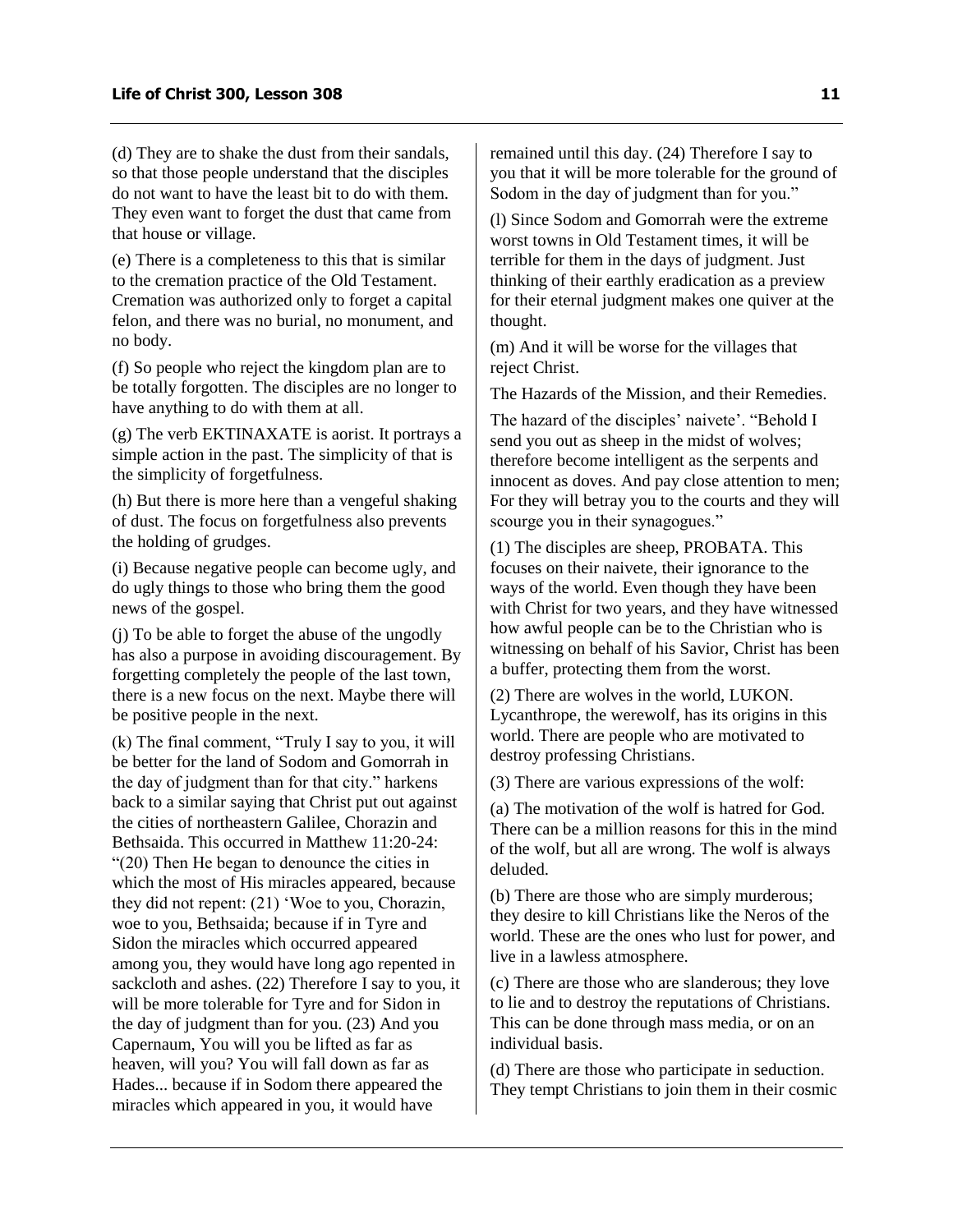wallow - in adultery and fornication, in greed, and in many other cosmic expressions.

(4) As a remedy, the disciples are to become intelligent as serpents. The word 'intelligent' is from PHRONIMOI. This mirrors the Hebrew word `ARUM in Genesis 3:1 - "The serpent was more clever than any other creature in the garden." ARUM means intelligent in a clever way.

(a) PHRONIMOI is neutral; it is neither good nor bad - it depends on how you apply the ability.

(b) They are to be intelligent as serpents, meaning that they should come to understand the ways of their enemy, and avoid their attempts at destroying them.

(5) They are also to be innocent as doves. But 'innocent' is really not a very good translation of AKERAIOI.

(a) The alpha or 'a' at the beginning of the word is like our English 'un.' It negates the meaning of the word. This is called the alpha privative in the Greek.

(b) It is literally, 'without horns.' The idea not of innocence, but of a lack of dangerous ability.

(c) The disciples are not to be violent. They are to be like the dove, who has no horns at all, and no way to defend himself.

(6) This combination of smarts and non-violence is designed to keep the disciples intact through all the wolves of the world and their destructive intent.

(7) They are to pay close attention to men, which is PROSECHETE.

(a) Men will betray them to the courts, the SUNEDRIA. These were the highest Jewish courts in the land, where even capital punishment could be meted out.

(b) Men will scourge them in the synagogues. The Sanhedrin was in Jerusalem, and the synagogues were spread throughout Israel. This is the lesser of the two punishment possibilities. The synagogue did not have the legal power to bring capital punishment, but they could scourge someone.

(c) And indeed these things, betrayal, scourging, and capital punishment, would happen to Jesus

Christ Himself. He would suffer what possibilities He predicted for His disciples' witnessing campaign.

(d) Paying close attention to men meant looking out for betrayal. Betrayal would come from within - from close friends and even disciples.

(e) And Christ gave these instructions even to Judas Iscariot! How very ironic that He warned the betrayer against betrayal.

(f) It is difficult to know whether Christ saw Judas as the betrayer just yet. When it came down to the end, He knew it, but the betrayal is still a year to the future.

The weakness of the disciples' words. "And you will be led before governors and even kings for My sake to testify to them and to the Gentiles. But whenever they give you over, do not care how or what you might speak; For it will be given to you in that hour what you might speak; for you are not the ones speaking but the Spirit of your Father Who speaks in you."

(1) There is a great issue in the Messiah. He is to be the King of kings and Lord of lords. He is therefore a threat to every ruler in the world, whether petty or grand.

(2) The governors and kings will want to know of this Messiah of the Jews, and to see if their own power and lifestyle is threatened.

(3) Both Jewish and Gentile leaders will want to know about Christ, and the throne room can be such an intimidating place for fishermen and laborers from the backwaters of Galilee.

(4) Bartholomew may be the only disciple who is in his element among the aristocracy of the land.

(5) They have fine clothes, and fine speech. In the throne room there is much evidence of wealth, and military power.

(6) They will stand in throne rooms, but they will be there as prisoners and suspects; considered traitors of the ruler on the throne.

(7) And the words that the disciples speak will be in defense of themselves and their Messiah. Their very lives will be at stake, and them with only the speech of rugged Galileans.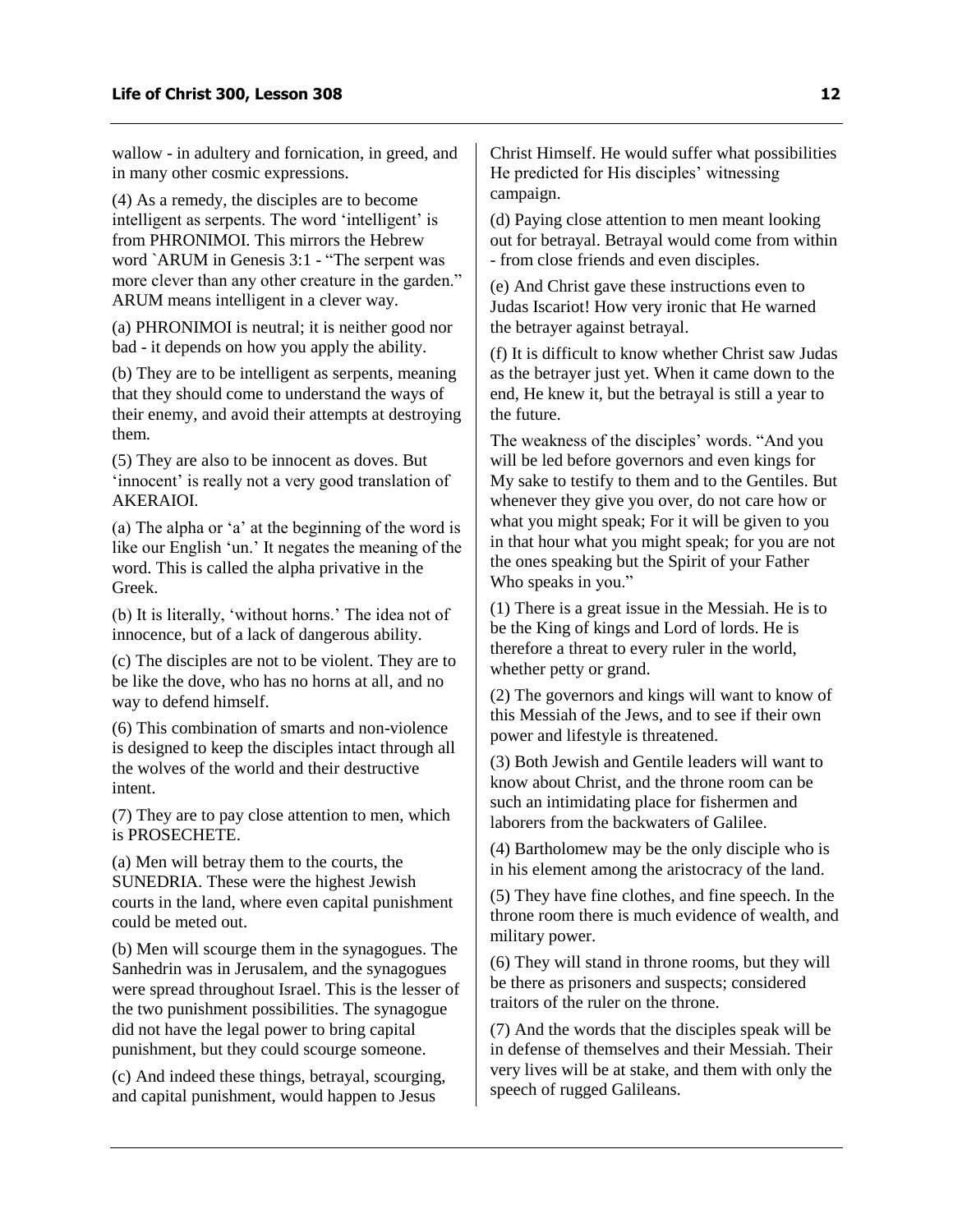(a) They will not have the gift of Paul, who testified before every level of the governments of his time.

(b) Paul was a former member of the Sandhedrin, the high court of Israel. He was skilled in speech and rhetoric; he understood the legal subtleties of his day. As such, he was superior to Peter and the other Galileans.

(8) Christ tells them of the grace gift of God related to speech - the ministry of God the Holy Spirit.

(9) Principle: spiritual words and principles are superior to clothing finery and aristocratic elocution.

(a) This is the exclusive realm of God the Holy Spirit. He is the one who recalls truth from the soul.

(b) It is truth and truth alone that the disciples will need. The impact of spirit-assisted truth in the souls of all men is a truly awe-inspiring thing.

(10) The common grace ministry of the Spirit is not exactly the same as this.

(a) You will notice that this ministry works within the speaker, aiding him in what he will say.

(b) The common grace ministry of the Spirit is not subjective, but objective: it works within the one spoken to. John 16:8-11 defines this well: "(8) And He, when He comes, will convict the world concerning sin and righteousness and judgment; (9) concerning sin, because they do not believe in Me; (10) and concerning righteousness, because I go to the Father and you no longer see Me; (11) and concerning judgment, because the ruler of this world has been judged."

(c) The common grace ministry is restricted to the church age; Christ makes this clear by saying 'when He comes...' The Spirit was not operational in this fashion while Christ was present on the earth, and the ministry of Matthew Ten is operational during the disciples' ministry at least a year before the absence of Christ could allow common grace.

(11) This is a ministry that was available in the church age as evidenced by the book of Acts 4:8, "Then Peter, filled with the Holy Spirit, said to them..."

(12) Indeed, you may rely on the Spirit to work within you in much the same way today.

(13) But understand that He can only use the truth that is present in your soul - He will employ what you have truly digested as a Christian.

(14) There is great power in the testimony of metabolized truth. You as a believer will have words of impressive quality if they include the sure knowledge of their operational efficacy.

(15) How great it is to look someone level in the eye and tell them of the wonders of God's plan, and what He has done for you in grace.

(16) When Christ says to them, 'For it will be given to you in that hour what you might speak;' He wants them to know that they may as well not practice what they are going to say; that it holds no advantage. God the Holy Spirit may have entirely something else in mind on that date.

(17) The only practice needed is the faith perception of the truth; that much will be more than enough for the Spirit to use.

(18) Realizing that the Holy Spirit is speaking through you, and that the speech does not originate in you will overcome any hurdles to selfesteem that the speaker may have.

(19) It is therefore not you and your reputation that is on the line; it is God the Holy Spirit's.

The hazard of betrayal from within the family. "And a brother will betray a brother unto death and a father a child, and children will rise up against parents and kill them. And you will be hated by all because of My name; but the one who remains until the end, this one will be saved."

(1) Christ now returns to the issue of the hazards. He makes it known that the worst of the hazards will come from within the family.

(2) There will be betrayal - PARADOSEI - unto death. Not just handing someone over for questioning, but even unto death.

(3) This points out how very threatening Christianity may become - how awful the motivating hatred of God!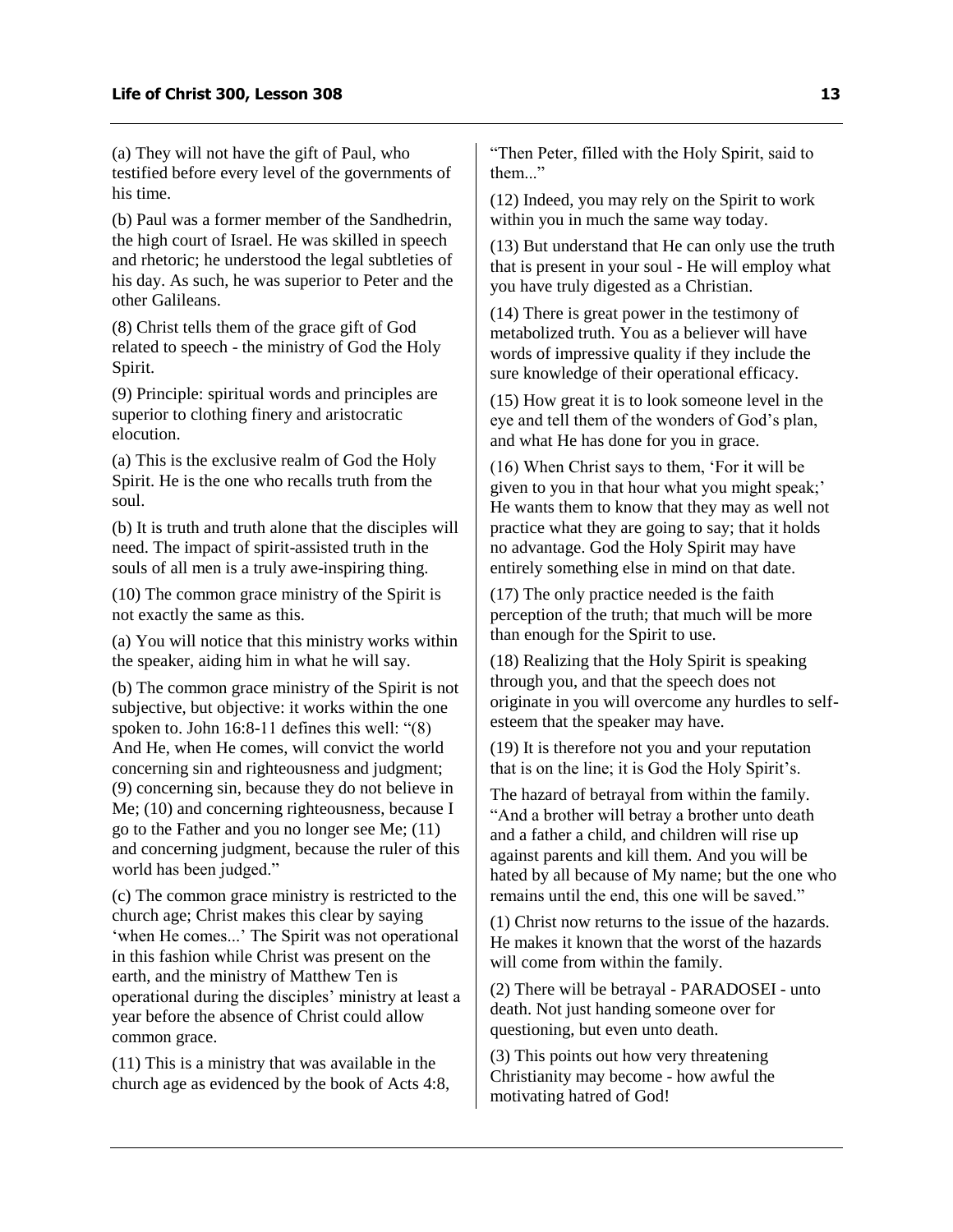(4) Think about betraying your own brother to death because of what he believes, or your child or parent! Yet this is the nature of the cosmic system of Satan. This is what He aims to do.

(5) Of course, such hatred can never exist among Christians; Romans 12:18 makes it clear - "If possible, so far as it depends on you, be at peace with all men." We can have no hatred toward those whom we love, no hatred toward those whom we wish to join us in our love for God and His plan for our lives.

(6) This should give you an appreciation for the country in which you live, because our persecution is so very little here. It is increasing, but it is not a threat to our lives, thanks to the establishment principles which underpin our laws. We are not yet hated by all because of the precious name of our Savior.

(7) There are three main ways to reckon the verb SOZO in Scripture:

(a) As eternal salvation.

(b) As rescue from physical danger.

(c) As rescue from the moral decay in the cosmic system.

(d) This passage concentrates on the second in the list, the rescue from physical danger.

(8) Because of this comment, it appears that this passage has a tribulational cast to it; this principle at least has to do with that.

(9) Because Christ still sees the tribulation as reality for His disciples, the ministry shift to the church has yet to occur.

Divine guidance through persecution. "And whenever they persecute you in this city, flee into the next; for truly I say to you, you will not complete the cities of Israel until the Son of Man comes."

(1) This flight preserves life and allows the message to go on. The objective of this mission is to save Israel from destruction by means of spiritual strength.

(2) But this is not exactly like the flight of Israel in the tribulation where the primary purpose is to save lives, period.

(3) A reminder of the way in which the disciples are to handle persecution comes from the Sermon on the Mount: "Blessed are those who have been persecuted for the sake of righteousness, because theirs is the Kingdom of Heaven. You are blessed whenever they insult you and persecute you, and whenever they ostracize you and they insult you and cast down your name as evil falsely for my sake. Rejoice and exult and leap wildly, because your reward is great in heaven; for in the same way they persecuted the prophets who were before you."

(a) The preposition ENEKA describes an exchange of one thing for another. A very literal translation would be, "Blessed are those who have been persecuted in exchange for their righteousness."

(b) Luke puts this same word in the exchange position with the Son of Man - and so righteousness and the Son of Man are synonyms here.

(c) So, you have righteousness because you hungered and thirsted for it (according to the previous beatitude), and as a result you receive persecution.

(d) Or, you have a relationship with the Son of Man, and you receive persecution because people hate Him and they express it toward you.

(e) The blessing for this is the kingdom of heaven. This seems curious at first, because the same is awarded the poor in spirit no matter what they might do.

(f) However, there is a contrast. In the first beatitude the emphasis lay on eternal security. In this last one it is on eternity, period.

(g) If you suffer because you are Christian, it can lead to no small amount of misery. A simple knowledge that the kingdom of heaven awaits you is valuable indeed.

(h) This would be especially valuable for those who might have endured the rigors of tribulational persecution - the kingdom of heaven would be known to be only a few years off, at most.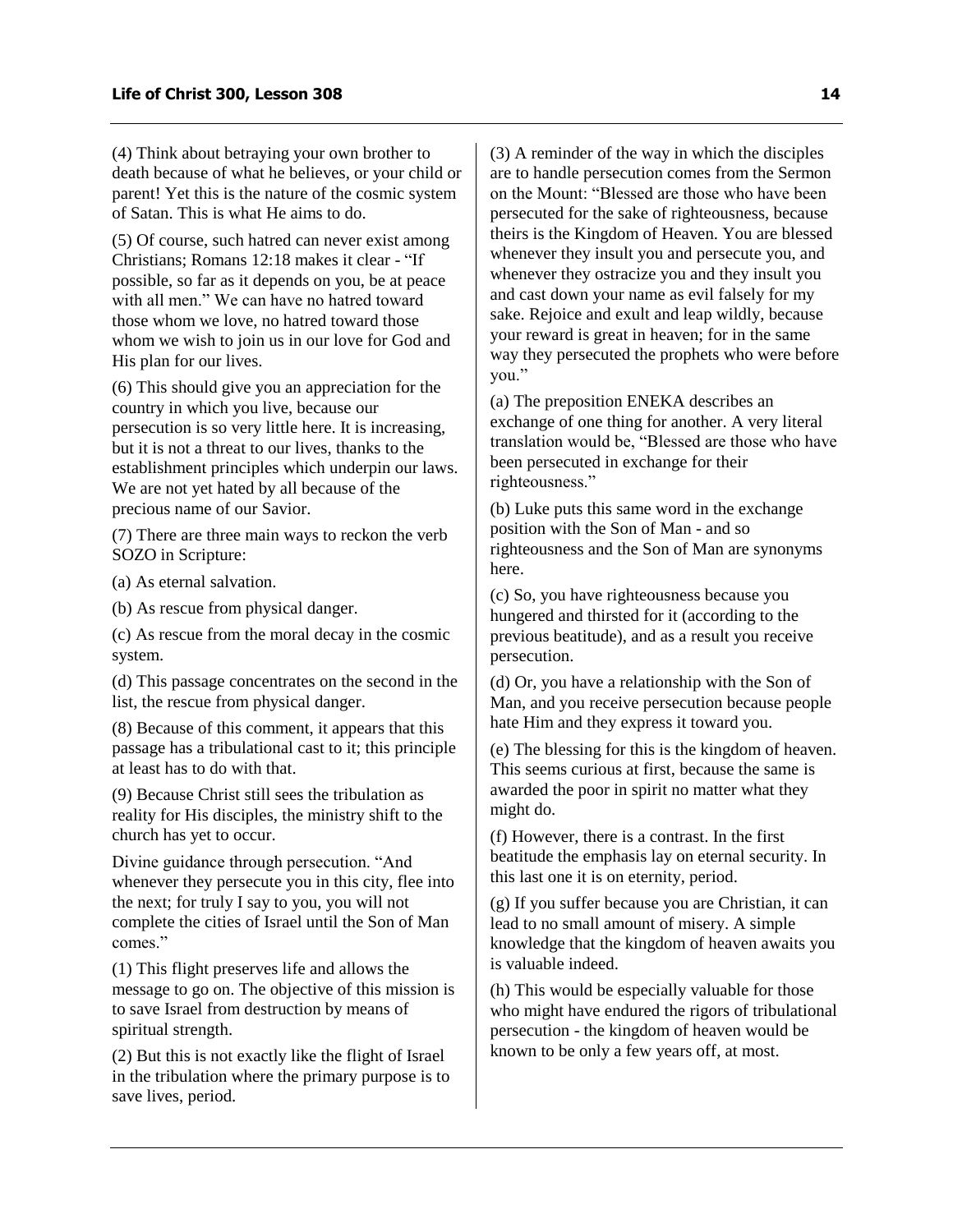(i) Principle: knowledge of eternity is the only real foundation of happiness for those who are persecuted.

(j) Next comes the explanation. It begins with the phrase "you are blessed".

(k) Luke use four different ways to describe persecution:

· HOTAN MISESOSIN ANTHROPOI is 'whenever men hate you.' The verb 'hate' is MISESOSIN, and is a fairly square translation of the concept.

· HOTAN APHORISOSIN is literally 'whenever they separate from you.' The idea is that others choose to separate themselves from you because of your faith. Your friends and family leave you your boss fires you - your country banishes you.

· ONEIDISOSIN is next. It translates as reproach or revile, but ultimately it comes down to slander. When you reproach another for his legitimate and true faith, you slander his character and make a false accusation.

· EKBALOSIN TO ONOMA HUMON HOS PONERON is the final persecution possibility. It translates as 'they cast out your name as evil' This is pretty much the same as the last one, with a little more emphasis on general slander, as opposed to taking shots at Christianity.

(l) Then comes a command that is predicated on the persecution. 'Rejoice and exult and leap wildly, because your reward is great in heaven; for in the same way they persecuted the prophets who were before you.'

(m) The reason for the rejoicing is the reward in heaven that waits for those who endure undeserved suffering. Undeserved suffering leads to great reward in heaven. And, therefore Christ commands His hearers to rejoice when they encounter it.

(n) A further rationale for the rejoicing is that persecution is nothing new, and that the prophets of old endured it as well. Persecution only comes to those who do things right. Divine discipline goes to those who are wrong, but the discipline is not aimed at your Christianity.

(o) The prophets of old did things rightly, and they received persecution on account of it.

(4) The attitude toward the persecutors is revealed in Matthew 5:43 and Luke 6:27-30, 32-36: "5:43 You heard that it was said, 'Love your neighbor' and, 'Hate your enemy'. 27 But I say to you who hear, 'Love your enemies, do well to those who hate you, 28 bless those who curse you, pray for those who mistreat you. 29 to those who strike you on the cheek, offer also the other, and from the one who takes away your shirt, do not withhold also your tunic. 30 To everyone who asks of you give, and from the one who takes what is yours do not ask for it back. 32 And if you love the one who loves you, what kind of grace is to you? For the sinners also love those who love them. 33 And if you do good to those who do good to you, what kind of grace is to you? The sinners also do the same thing. 34 And if you lend to the ones from whom you hope to receive, what kind of grace? Sinners also lend to sinners to receive their share. 35 Yet love your enemies and do good and lend expecting nothing in return and your reward will be much, and you will be sons of the Most High; for He Himself is gracious to the kind and ungrateful. 36 Become merciful just as also your Father is merciful."

(a) The statements of Matthew 5:43 have a background from the Old Testament.

· The love command is issued in Leviticus 19:17- 18, "You shall not hate your fellow countryman in your heart; you may surely reprove your neighbor, but shall not incur sin because of him. You shall not take vengeance, nor bear any grudge against the sons of your people, but you shall love your neighbor as yourself; I am the Lord."

· The hatred command is not directly from the Old Testament, but is a misinterpretation of the doctrine of self-defense.

· The Old Testament authorized national selfdefense and personal self-defense. Sometimes in self-defense you must exercise lethal force, and the interpreters of the day misconstrued this into hatred. Thus 'Love your neighbor and hate your enemy.'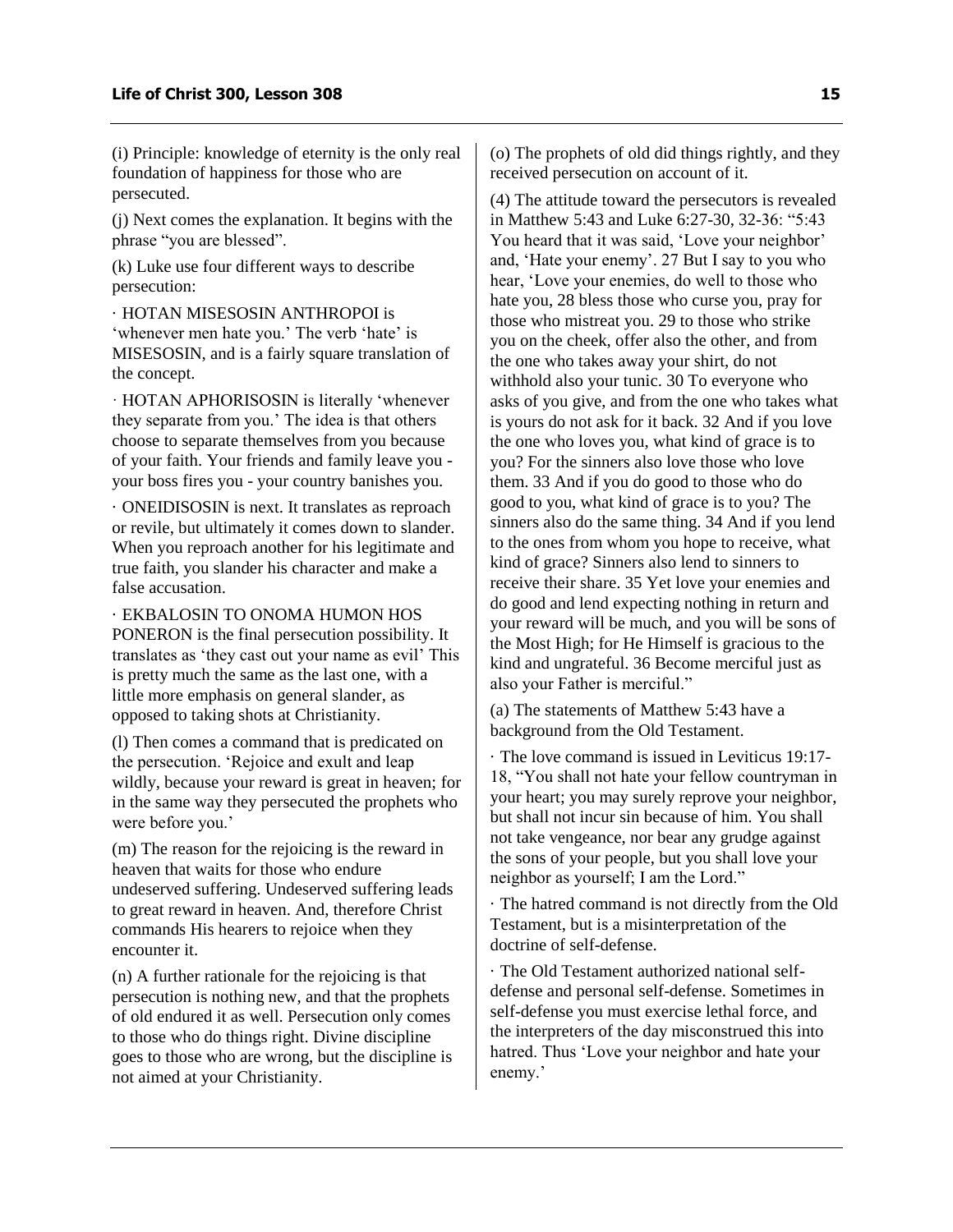(b) The doctrine of self-defense will be abrogated during the millennial rule of Jesus Christ. All thieves and thugs will be culpable before the visible throne of the Son of God, and He will handle all matters of justice in a personal and effective manner.

(c) Since Christ does not rule visibly, we still have the responsibility of self-defense.

(d) But nonetheless the command to love our enemies is valid in a very Christian way:

· Because you have experienced the very best in your life through your relationship with God, you are motivated to bring that to every human being.

· You realize that your enemy is a slave of Satan, and is as redeemable as any other human being. He has as much potential as anyone thanks to grace.

· The apostle Paul is the classic example of a persecutor turned to a man of God. Acts 7:54-8:3 records the death of Stephen at the command of Saul: "(54) Now when they heard this [the speech of Stephen] they were cut to the quick, and they began gnashing their teeth at him. (55) But being full of the Holy Spirit, he gazed intently into heaven and saw the glory of God, and Jesus standing at the right hand of God; (56) and he said, 'Behold, I see the heavens opened up and the Son of Man standing at the right hand of God.' (57) But they cried out with a loud voice, and covered their ears and rushed at him with one impulse. (58) When they had driven him out of the city, they began stoning him; and the witnesses laid aside their robes at the feet of a young man named Saul. (59) They went on stoning Stephen as he called on the Lord and said, 'Lord, do not hold this sin against them!' Having said this, he fell asleep. (8:1) Saul was in hearty agreement with putting him to death. And on that day a great persecution began against the church in Jerusalem, and they were all scattered throughout the regions of Judea and Samaria, except the apostles. (2) Some devout men buried Stephen, and made loud lamentation over him. (3) But Saul began ravaging the church, entering house after house, and dragging off men and women, he would put them in prison."

· And yet Paul went on to be the great apostle.

· This is also the great example of the principle of persecution as divine guidance. If persecutors make so much trouble for you that you must move on, then God has someone somewhere else that is positive to the gospel.

(5) The end limit for the persecution is the coming of the Son of Man. The term 'Son of Man' reveals the following:

(a) That Christ is indeed the Messiah.

(b) And that the Messiah is the God-man in hypostatic union.

(c) And that Christ is the Son of Man from Daniel 7:13-14.

(d) That Christ has authority during the incarnation.

(e) That the Messiah is the atoning Messiah.

(f) That the Messiah will have the authority to judge in the coming kingdom.

(6) Whenever Christ employed this term, every one got excited, because the Daniel seven passage was exceptionally popular at the time.

Preparation for persecution. "A disciple is not above his teacher, nor is a slave above his master. It is enough for the disciple that he become like his teacher and the slave like his master. If they have called the ruler of the house Beelzebub, how much worse they will call the household members!"

(1) Christ reverses this principle of rank and humility to warn of the greater severity of persecution for His followers.

(2) First comes the two general principles of rank. The realm of the teacher and the realm of the master. Christ recognizes the reality of rank and authority; He recognizes the axiomatic nature of the relationship between people of varying ranks.

(3) Second is the principle of imitation: the disciple is to become like his teacher and the slave like his master. It is important to recognize that this is the objective for us as disciples of Christ.

(4) We are to imitate our Teacher and Master, Jesus Christ with regard to the way that He lived His life. We are to imitate His complete humility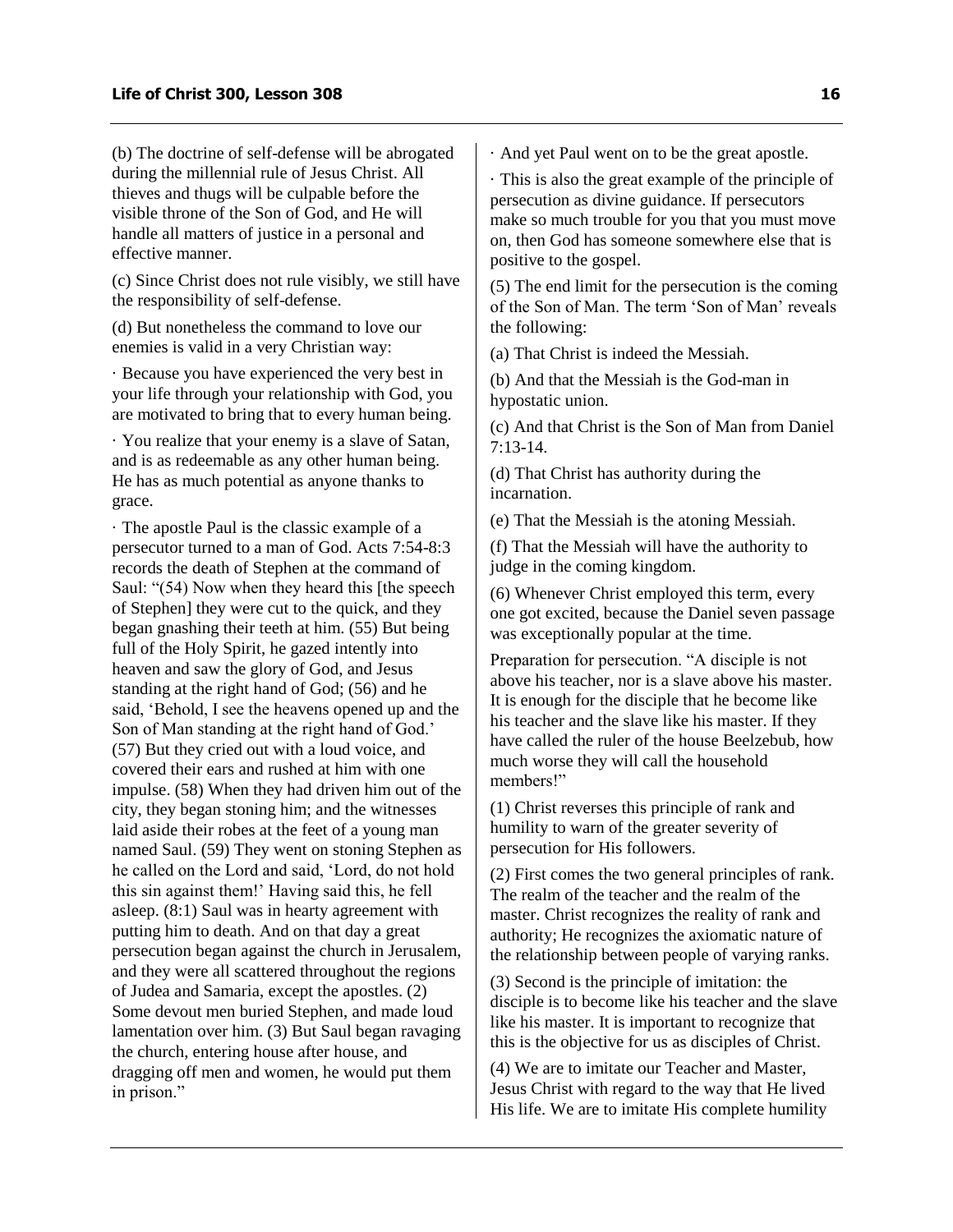and dependence on God, and His perfect character in the discharge of all of His responsibilities.

(5) But then comes a principle that returns to the realm of persecution. If they revile the master, then how much more will they revile the slaves?

(6) The slave or the disciple of Beelzebub is a fool for following the devil. In a sense he is worse than Beelzebub, because he is of lower rank and privilege.

(7) Christ is telling His disciples that they can expect worse persecution than even what He has endured!

Words of encouragement and assurance of vindication.

The assurance of eternal vindication. "Therefore do not fear them; for there is nothing having been concealed that will not be revealed and hidden which will not be made known."

(1) This exhortation gives the eternal rationale toward the persecution.

(2) There is the threat of death from persecution. Though they may kill the body, the soul remains forever, and God has all of eternity to compensate the martyr.

(3) The aorist subjunctive mood with the negative particle ME makes a very strong negative. Christ is being very intense here with this command.

(4) The perfect passive participle KEKLUMMENON describes the supreme efforts of man to hide his inglorious deeds.

(a) Man may persecute and kill and attempt to hide what he has done.

(b) But God will reveal it. The future passive indicative verb APOKALUPHTHESETAI makes this certain.

(c) The declarative indicative mood shows a certain reality to what will occur in the future with regard to the acts of man.

(d) And the passive voice designates that the revelation will come from a source outside the perpetrators. God will be the revealer - He will say, "Let there be light!" and there will be light. (5) Christ employs a parallelism to confirm and emphasize what He has spoken. The second half of the parallel has two changes:

(a) It employs the adjective KRUPTON in place of the participle KEKLUMMENON.

(b) It substitutes APOKALUPHTHESETAI with its synonym GNOSTHESETAI.

(c) These together are translated 'there is nothing hidden which will not be made known.

(6) You may have complete confidence that all the hidden deeds of men will be revealed and made known.

(7) See the doctrine of the judgment seat of Christ.

The encouragement toward forthrightness. "What I say to you in the dark you say in the light, and what you hear [whispered] in the ear, you preach upon the housetops."

(1) As a result of their confidence in eternal vindication, the disciples may be confident with regard to what they say in this life.

(2) The metaphor of light and darkness is here employed in an unusual fashion - not as good and evil, but rather as private and public.

(3) Christ's training of His disciples is by necessity private. For their protection and as a matter of efficiency.

(4) This lesson concerning the eternal advantage seems to apply in countless realms. The lesson is that the eternal advantage should give you a sense of self-esteem about who you are in Christ.

(a) It applies in all realms of undeserved suffering, including persecution.

(b) It applies in the realm of sacrifice for the sake of the study of the word.

(c) It applies in the realm of doing the right thing regardless of the sacrifice, the true integrity of application.

(5) Preaching from the housetops was a method for reaching as many people as possible with one speech. This was before the era of the public address system and the cassette tape.

The distinctions regarding temporal and eternal loss. "And do not fear from the ones who kill the body, but who does not have the power to kill the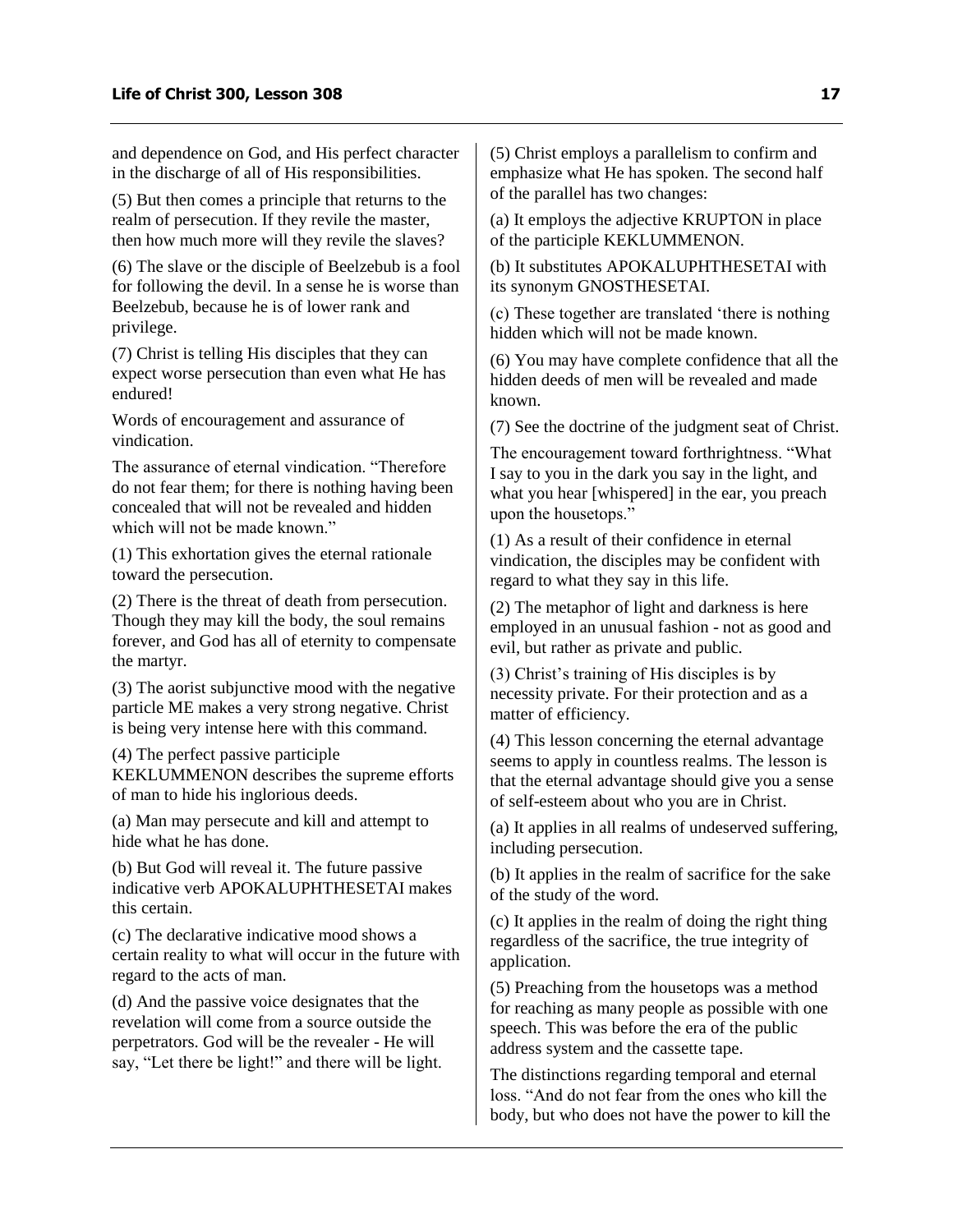soul; but fear rather the one who has power to kill both the soul and the body in Gehenna. Aren't two sparrows sold for a cent? Yet one of them does not fall upon the ground apart from your Father. And indeed every hair of your head is numbered. Therefore do not fear; you yourselves are much different from sparrows."

(1) Again Christ broaches the subject of fear; especially fear of death.

(2) Because no human being present and alive on this planet is able to give a report concerning the nature of life after death, the matter remains a great mystery.

(3) The mysterious nature of death makes it a matter of fear for many. Ignorance breeds fear and superstition, and there is no greater matter for fear and superstition than death.

(4) But God's word fills this void of ignorance, so that we need not fear. And Christ here gives them the word of God.

(5) Gehenna was the highest court of all, and that is the court of the Gehenna of the Fire.

(a) The locality of Gehenna was in Jerusalem, and Jeremiah 19:5-6 identifies this place as the final place for the administration of the fifth cycle of discipline on the nation, "They have built the high places of Baal to burn their sons in the fire as offerings to Baal - something I did not command or mention, nor did it enter my mind. So beware, the days are coming, declares the Lord, when the people will no longer call this place Topheth or the Valley of Ben Hinnom, but the Valley of Slaughter."

(b) It was the place of child sacrifice, and the fire is the identification with the burning fires of sacrifice to Baal.

(c) It would become the place where the Jews were slaughtered for their sins by the final attack of the Babylonian armies.

(d) Therefore the Jeremiah passage represents the administration of the fifth cycle of discipline on Israel.

(e) But here Christ employs Gehenna in a figurative sense to indicate something even worse - the final judgment of the unbeliever, the Lake of Fire.

(6) There are two judges in view, two realms of power.

(a) The human judge, with his realm of power over the physical;

(b) The judge of the human race, who is Jesus Christ, with His complete realm of power over the physical and the spiritual.

(7) Often, these judges are at odds with one another; they have differing objectives and differing motives in life.

(8) When we find ourselves the object of both classes of authority, and they differ in their desires for us, our duty is clear.

(9) The a fortiori argument of the sparrow compares men and sparrows. If God cares for the sparrow, then how much more for men, who are greater than sparrows? There is no sparrow who falls to the ground apart from the Father.

(a) Even the death of the least of God's creatures requires His consent.

(b) You will therefore not die without God's consent.

(c) If God gives His consent to your death, then how might you prevent it?

(d) This should never prevent you from fighting for your own life according to principles of good conscience, but when God gives His decree concerning your right time, then that is surely it.

(10) God has the hairs on your head numbered; surely if He has this knowledge, He is in direct control of what happens to you.

(11) In any circumstance of persecution, you must have a focus on the divine ability to protect you; you must have an understanding of just how great His perceptive and protective powers are.

(12) This faith will remove the fear and allow you to do your duty unto Him.

(a) Faith removes fear; love removes fear.

(b) Faith and love are not far removed from one another. Love is dependent on faith, and love guarantees the purity of the faith.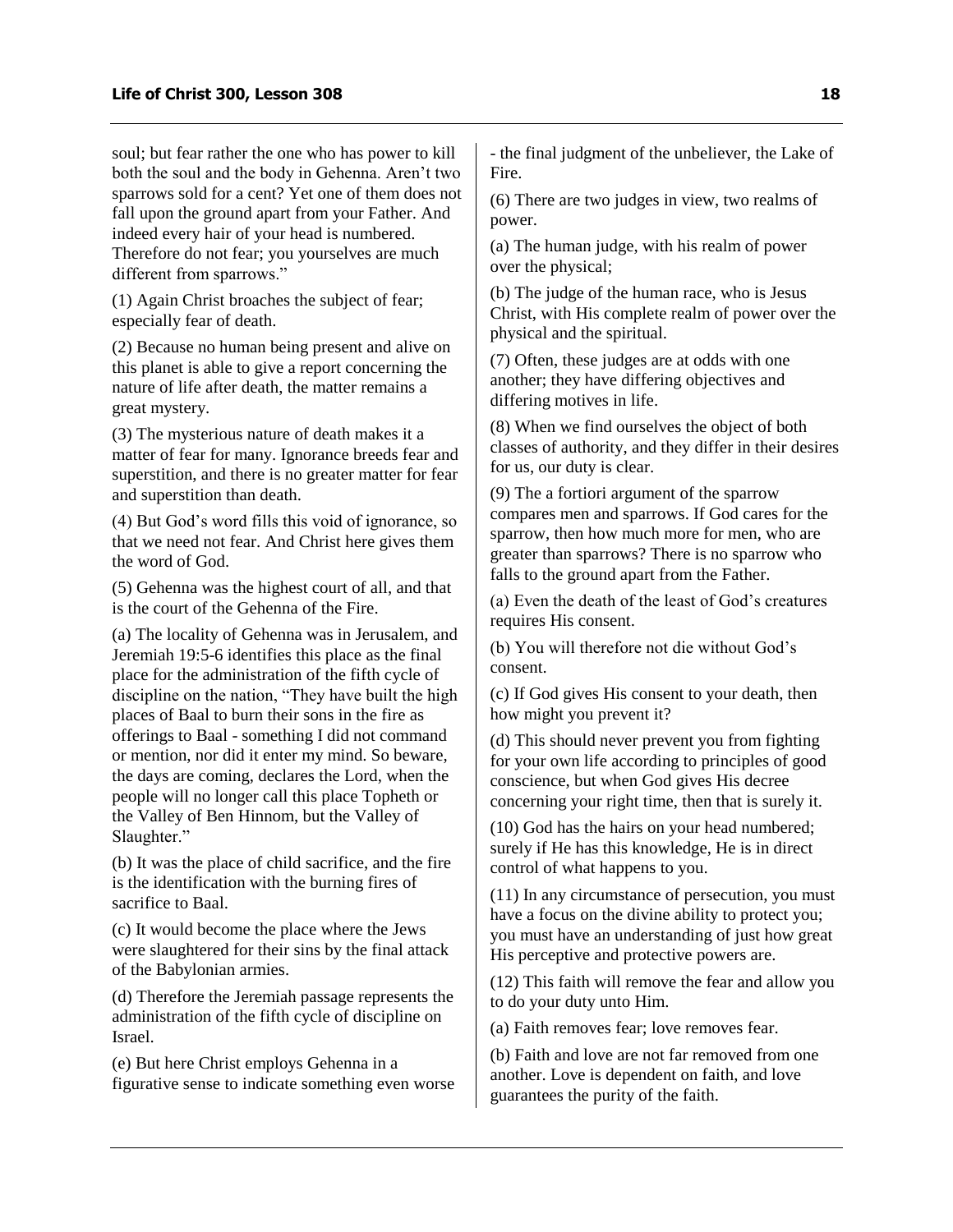The reassurance of eternal vindication. "Therefore everyone who confesses in me before men, I will confess also in them before My Father Who is in heaven; And whoever denies Me before men, I will also deny him before My Father Who is in heaven."

(1) This again returns to the judgment of Christ, where Jesus Christ will do one of two things:

(a) Confess you before the Father;

(b) or deny you before the Father.

(2) To be confessed to the Father by Christ is confirmation that He will personally presented you to God the Father at a heavenly honors ceremony.

(a) Revelation 3:5. "...and I will confess his name before My Father, and before His angels."

(b) Colossians 3:4, "When Christ, who is our life, is revealed, then you will also be revealed with Him in glory."

The divisive nature of the Kingdom of God. "Do not think that I came to cast peace upon the earth; I did not come to cast peace but a sword. For I came to set a man against his father, and daughter against her mother, and a daughter-in-law against her mother-in-law, and a man's enemies are his household-members."

Now here is a change - Christ talks tough to His disciples so that they will understand again the nature of the enemy arrayed against them.

Christ indicates that He came to earth to make war among men. And indeed this is true; even when you take into account the nature of the first advent and the cross of peace.

This does not change the nature of 2 Peter 3:9, "God is not willing that any should perish..." He does indeed want everyone to become humble before Him.

Christ came in order to win our salvation; our reconciliation and peace before God. But the cross was also an act of war.

Now the sword which Christ mentions does not represent physical violence and warfare. Rather, there is a representation of spiritual warfare.

Spiritual warfare divides families as long as the enemy exists within that family. Spiritual distinctions divide families at least until all are with Christ.

This does not abrogate the responsibility of virtue love toward all members of the human race, including your family.

Perhaps this statement can be summarize by the statements of James 4:6-10, "(6) But He gives a greater grace. Therefore it says, 'God is opposed to the proud, but gives grace to the humble.' (7) Submit therefore to God. Resist the devil and he will flee. (8) and He will draw near to you. Cleanse your hands, you sinners; and purify your hearts, you double-minded. (9) Be miserable and mourn and weep; let your laughter be turned into mourning and your joy to gloom. (10) Humble yourselves in the presence of the Lord and He will exalt you."

Christ did indeed come to make war against the arrogant.

(1) During the first advent, the nature of that war was entirely spiritual. The ultimate operation of that war was at the cross.

(2) The cross is a great act of war against the arrogant. Ultimately, it is destructive of their antigrace ideas, because it is all grace.

(3) At the second advent, the warfare will be physically violent, swift, and decisive. Jesus Christ is the greatest warrior of all men; He will win the greatest victory of all time, and leave millions of the enemy dead on the battlefield of Armageddon.

And you must realize that two realms are at war: the arrogant and the humble. These may well be within your family.

With Jesus Christ, you have a new and greater and more permanent family. It is the family of God. The family of God is greatly superior to any relationship that is based solely on the things of this world.

This does not preach a total separation from your family; only a separation from their worldly ways. You cannot take part in that!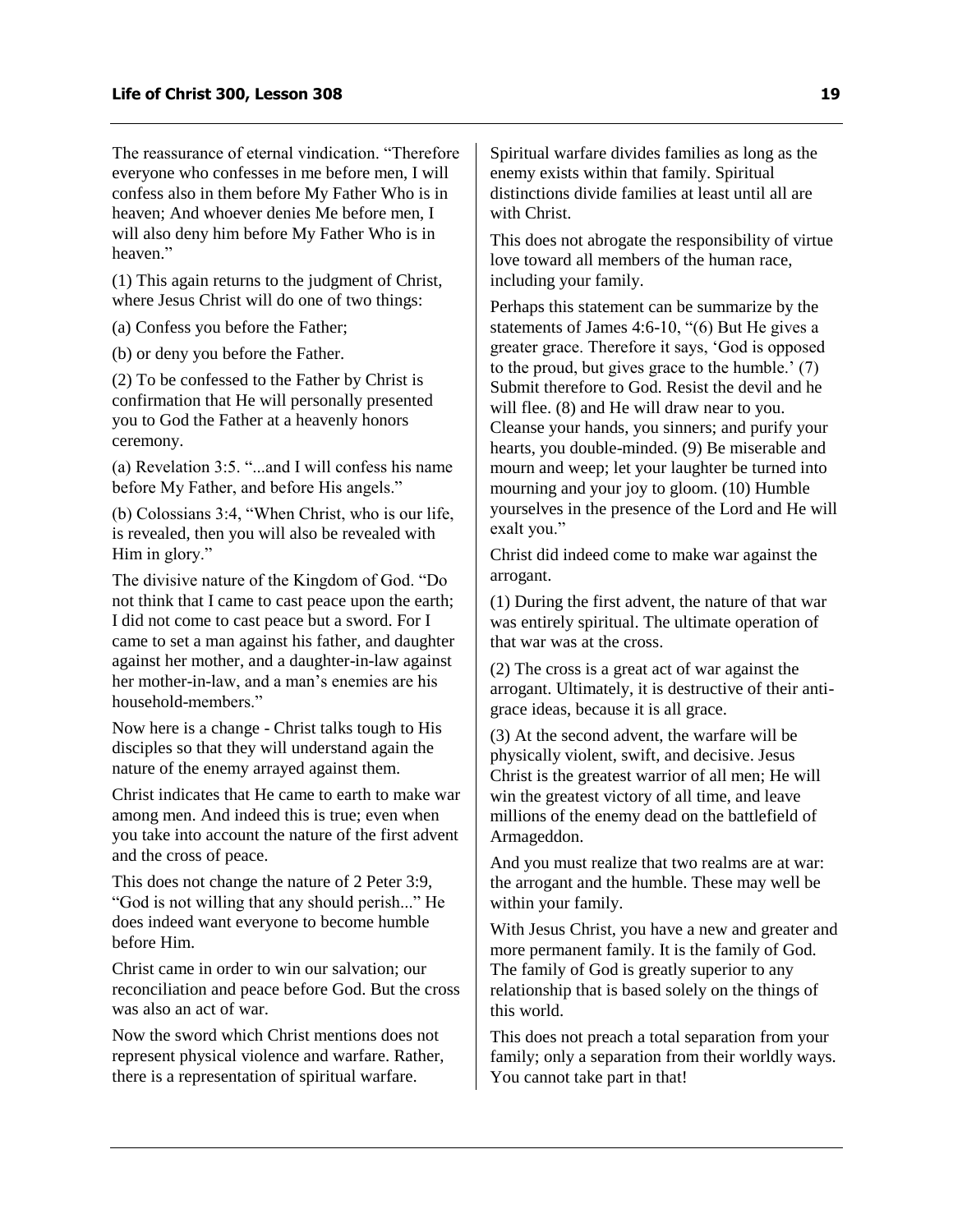You must also make the realization that there is a possibility of eternal separation from the unbeliever elements of your family; your greater allegiance must go to God, since you will not be separated from Him in eternity.

Here are the main factors that separate you from the unbeliever elements of your family.

(1) Your belief system, which is in a loving God and a loving savior in Jesus Christ.

(2) Your modus operandi, which is grace.

(3) Your motivation in life, which is love for God.

(4) Your destiny, which is blessing for time and eternity.

You must embrace every virtue from your family, and separate from their worldliness.

The results of the priorities according to the divisions. "The one who love his father or mother more than Me is not worthy of Me, and the one who loves a son or daughter more than Me is not worthy of Me; and who does not take his cross and follow after Me, he is not worthy of Me. The one who find his soul destroys it, and the one who destroys his soul in my behalf finds it."

Christ demands love. Not from a lack of selfesteem on His part - not because He feels threatened or is neurotic in some way.

Christ chooses the family because it is most often the closest relationship that people have.

It is curious and significant that He does not choose the husband-wife relationship. The two are one flesh by the decree of God, so Christ avoids contradicting the will of God.

He demands love because love for Him is truly beneficial, and pays dividends for both time and eternity.

This is a matter of priorities; Christ does not prevent us from loving our families - He only warns us concerning our priorities.

If we love our families to the point where we cause neglect in our relationship with God, we have made a grave mistake that will reach into eternity.

You cannot take your family with you. They may decide on their own to join you, but you have no power to bring them into eternity.

The power of God to compensate you in eternity for the loss of your family in time is your source of comfort.

It is your love for Christ that makes you worthy of Him. If He is your top priority in life, you will be worthy of Him, and receive His approval at the judgment seat of Christ.

Then comes something completely out of the ordinary; Christ tells His disciples that they must take up their cross and follow after Him. Taking up the cross is equated with worthiness.

(1) But Christ has not died on the cross yet. You would think that this sounds much more like a post-resurrection saying than it does one that is before His death on the cross.

(2) How did Christ know? The cross was a common method of capital punishment, and because of its tortures, it was universally feared.

(3) And He says, 'Follow after Me.' This indicates that He has already taken up His own cross, and is walking with it.

(4) Taking up a cross is a reference to the practice of the day, which was to force the convicted criminal to carry his cross from the place of judgment to the place of execution.

(5) Carrying the cross was a symbol of public ridicule.

(6) But here Christ wants His disciples to carry their crosses with esprit de corps.

(7) By this time, Christ had surmised that He was going to die on cross. He understood the significance of the 22nd Psalm, and had identified that it applied to Him. He had seen other men die on crosses, and with a chill of recognition seen the exact match between the prophecy and the reality.

(8) This made His prayers in Gethsemane all the more real. He knew of the physical ordeal, and more than that, of the spiritual ordeal that was ahead.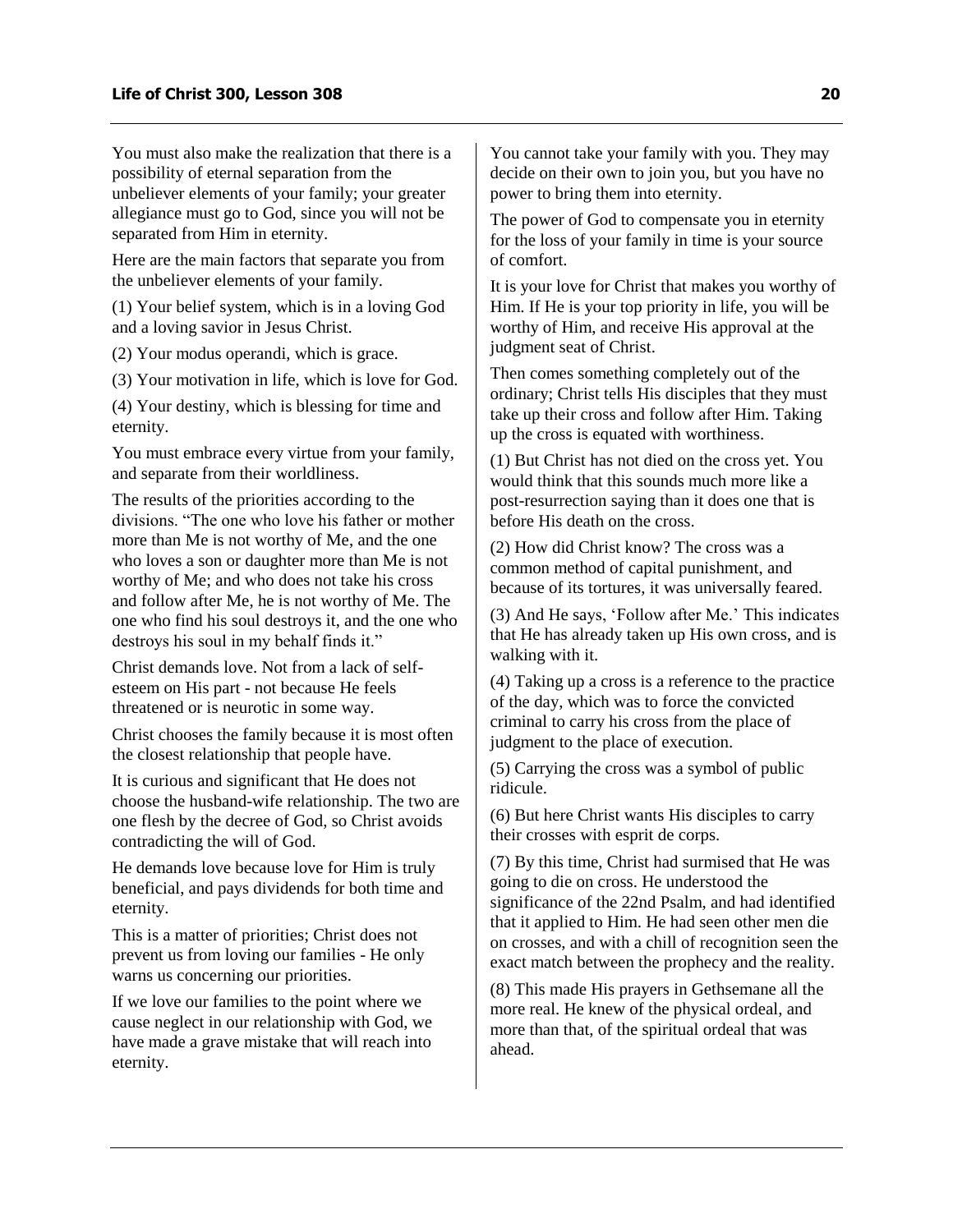The Romans employed the following procedures in crucifixion.

(1) Flogging as the precedent to the actual crucifixion, and it was their custom to flog the back the of victim to a point where the blood flowed freely. This, though it seemed cruel, actually hastened the death of the crucified, and usually shortened their torture by many hours.

(2) The victim was then required to carry his cross-beam (the upright beam was always planted in the ground beforehand) to the place of execution. This symbolized his culpability before the public - that he was fully to blame for the torture and death to come.

(3) The executioners would then force the victim to the ground, and fasten him to the cross-beam commonly by use of ropes, and less often by means of nails through the wrist joint. At this point the man and his cross beam were lifted to the upright.

(4) At this point the victim was often offered a mixture of wine and narcotic, in order to deaden his senses through the ordeal. It is important to note that Christ refused this offer.

(5) The cross beam was then secured to the upright, often by means of pre-positioned blocks of wood, and the victim's feet were bound or nailed together. Archaeological evidence indicates that it was not always the practice to secure the feet to the upright. They were nailed together, yes, but not also to the upright of the cross.

(6) Not often mentioned in Christian circles, but appearing often in the historical accounts of crucifixion is the use of a SEDICULA. This was a peg or block of wood positioned mid-way on the upright with the purpose of a support for the buttocks of the victim. This was especially heinous, for it kept the victim alive for an inordinate amount of time. The SEDICULA was mutually exclusive with the securing of the feet to the upright. The SEDICULA was not mentioned in the death of Christ, and was most likely not used in His case. It make be unlikely, because Christ died quite swiftly for a victim of crucifixion. The record stay on a cross was nine days - an altogether remarkable feat.

(7) The agony of the cross was due to several factors:

(a) The pressure on the hands or wrists and feet due to gravity. Without the SEDICULA, the entire weight of the body was on the fastenings of the wrists. If this was a nail type of fastening, the agony was due to the tearing of the flesh. If a rope fastening, then the agony was due to the loss of circulation. In both the arms and legs, there was the commonality of extreme stress on the joints, and even dislocation.

(b) The inability to draw a good breath. With the arms spread out and the back hard against the upright, there is a difficulty in moving the chest muscles which work together to draw breath. If the feet were fastened to the upright, then the agony of tearing flesh would have to be endured in order more effective breathe. With all of the trauma, heavy breathing would be the norm. With crucifixion, heavy breathing is quite difficult. When the executioners broke the legs of the victim, it was to speed the death by suffocation.

(c) Exposure. Victims were most often stripped of all clothing before they were crucified. In cooler climates or seasons, victims could easily expire due to hypothermia. Also, victims who survived for a few days would finally succumb to thirst.

(d) Public shame. Hanging naked on a cross in a public place, unable to relieve yourself in private, all of these would induce much mockery.

(e) Illness and disease. The longer the victim lasted, the more susceptible he was to illness and disease. Tetanus and lockjaw must have been common; infected wounds due to the presence of flies and other insects must have been common as well.

(f) Extreme fatigue. Remaining in one position for 24 hours a day would render the muscles completely useless.

Taking up your cross willingly was to admit your guilt of your own volition. This of course was never done.

And yet this is what Christ tells His disciples to do. What a great thunderbolt this was from Christ.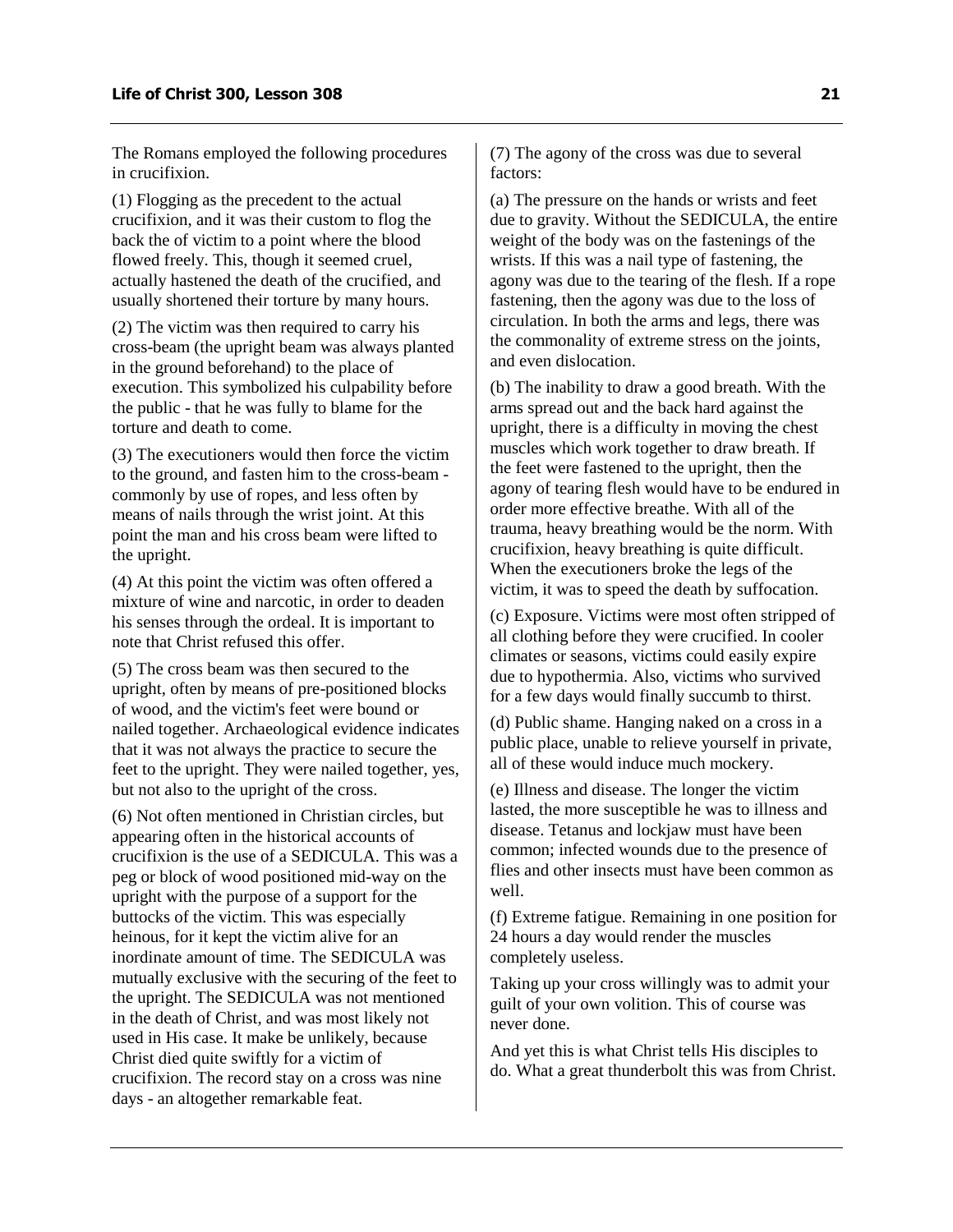Association with Christ means association with the cross, and Christ knew it long before He would take up his own cross.

The cross is a legitimate reason for boasting in the Christian life, Galatians 6:14, "But may it never be that I would boast, except in the cross of our Lord Jesus Christ, through which the world has been crucified to me, and I to the world."

(1) The cross causes our death to the world, and the world's death to us.

(2) We now live a new life, a life that is unto God.

kp The cross stands as a symbol of our experiential victory over sin:

(1) Romans 6:3-7, "(3) Or do you not know that all of us who have been baptized into Christ Jesus have been baptized into His death? (4) Therefore we have been buried with Him through baptism into death, so that as Christ was raised from the dead through the glory of the Father, so we too might walk in newness of life. (5) For if we have become united with Him in the likeness of His death, certainly we shall also be in the likeness of His resurrection, (6) knowing this, that our old self was crucified with Him, in order that our body of sin might be done away with, so that we would no longer be slaves to sin; (7) for he who has died is freed from sin."

(2) 2 Corinthians 13:4, "For indeed He was crucified because of weakness, yet He lives because of the power of God. For we also are weak in Him, yet we will live with Him because of the power of God directed toward you."

(3) Galatians 2:20, "I have been crucified with Christ; and it is no longer I who live, but Christ lives in me; and the life which I now live in the flesh I live by faith in the Son of god, who lived me and gave Himself up for me."

(4) Galatians 5:24, "Now those who are of Christ Jesus have crucified the flesh with its passions and desires."

The cross stands as the supreme symbol of Christlike character:

(1) Philippians 2:5-8, "(5) Have this attitude in yourselves which was also in Christ Jesus, (6) who, although He existed in the form of God, did not regard equality with God a thing to be grasped, (7) but emptied Himself, taking the form of a bond-servant, and being made in the likeness of men. (8) Being found in appearance as a man, He humbled Himself by becoming obedient to the point of death, even death on a cross."

(2) Hebrews 12:1-3, "(1) Therefore, since we have so great a cloud of witnesses surrounding us, let us also lay aside every encumbrance and the sin which so easily entangles us, and let us run with endurance the race that is set before us, (2) fixing our eyes on Jesus, the author and perfect of faith, who for the joy set before Him endured the cross, despising the shame, and has sat down at the right hand of the throne of God. (3) For consider Him who has endured such hostility by sinners against Himself, so that you will not grow weary and lose heart."

So when you take up your cross and follow Jesus Christ, it is a symbol of your humility toward God's plan for your life, and your separation from the world by means of a symbolic death

The reward of the faithful. "The one who receives you receives Me, and the one who receives Me receives the one who sent Me. The one who receives a prophet in the name of a prophet will receive the profit of a prophet, and the one who receives a righteous man in the name of a righteous man will receive the reward of a righteous man. And whoever in the name of a disciple gives to one of these little ones even a cup of cold water, truly I say to you, he will certainly not lose his reward!"

There is a connection between Christ and His disciples: they are His substitutionary representatives to the all the people that they minister to. They are His ambassadors.

Furthermore, there is a connection between God and Christ; Christ is the ambassador for God, and the ultimate ambassador, He is God's Son.

There is reward for those who receive the disciples. Christ employs two proverbs or common truths in order to communicate this principle of reward.

(1) The profit of the prophet goes to those who receive the prophets in the name of the prophet.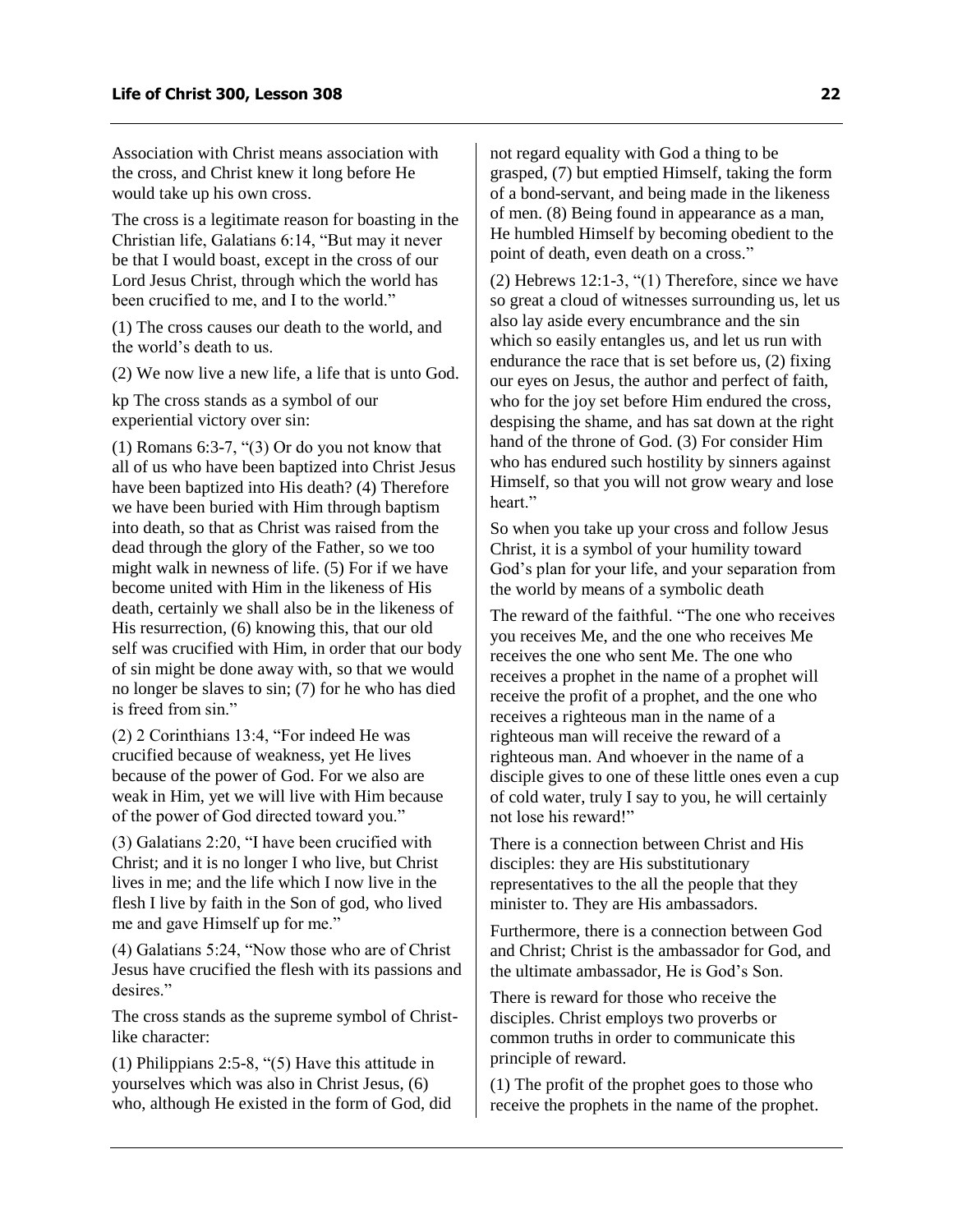(a) This may seem a little confusing. Therefore, a principle - not all those who receive the prophet receive them fully.

(b) Prophets are celebrities, and there is much to gain by receiving them into your home approbation, social standing, even an increase in commerce.

(c) But receiving a prophet in his own name means receiving his message in your own heart really believing and implementing what he has to say.

(d) It is only this person who receives the reward of the prophet - who shares in the bounty that comes from God through the prophet.

(2) The reward of the righteous man goes to those who receive the righteous man in the name of the righteous man.

(a) Again there is advantage to receiving a righteous man. Advantage that goes beyond the spiritual realm to the earthly.

(b) On account of that, only the one who receives the righteous man and his message receives the reward of the righteous man.

(3) With regard to Christ, you must be more than just a Christian by name. If you apply the Christian name to yourself for personal advantage, you will certainly not receive the heavenly reward of Christ.

(a) Indeed you may well miss out on salvation, if you do not accept the essence of the salvation offer;

(b) You may well miss out on eternal reward above and beyond salvation, if you do not accept the essence of the plan of God.

(c) Calling yourself a Christian because your shadow once darkened the halls of a church does not make you a Christian. Calling yourself a Christian because your parents baptized you a Christian as an infant does not make you a Christian.

(d) You are not a Christian because you call yourself one; indeed you are only a Christian if you have trusted in Christ's work for your eternal salvation.

(e) And to be a mature Christian, you must have a Christ-like character that has been tested by the fire of undeserved suffering.

(4) The name of the prophet and the name of the righteous man has to do with the core of their being and their mission; the name was tantamount to essence.

The final statement is interesting: "And whoever in the name of a disciple gives to one of these little ones even a cup of cold water, truly I say to you, he will certainly not lose his reward!"

(1) It seems the focus is Christian charity toward children. But perhaps it is best to focus on the word Christian.

(2) For this simple act of charity must be done in the name of a disciple in order to produce the intended effect.

(3) There must be proper Christian motivation for every act of charity: 1 Corinthians 13:1-3, "(1) If I speak with the tongues of men and of angels, but do not have love, I have become a noisy gong or a clanging cymbal. (2) If I have the gift of prophecy, and know all mysteries and all knowledge; and if I have all faith so as to remove mountains, but do not have love, I am nothing. (3) And if I give all my possessions to feed the poor, and if I surrender my body to be burned, but do not have love, it profits me nothing."

(4) Notice that charity does not gain a reward, it only prevents you from losing it!

(a) This is a really important distinction!

(b) The mature Christian is the one who advances in God's plan and produces Christ-like character; furthermore, he is the one who endures undeserved suffering and maintains his love for God.

(c) Charity is the application of the doctrine of grace to the truly helpless. It is one facet of divine character and the attitude of the spiritually mature.

(d) A charitable attitude alone does not define you as a mature believer.

(e) Eternal reward above and beyond salvation goes to those who have mature Christ-like character in all facets.